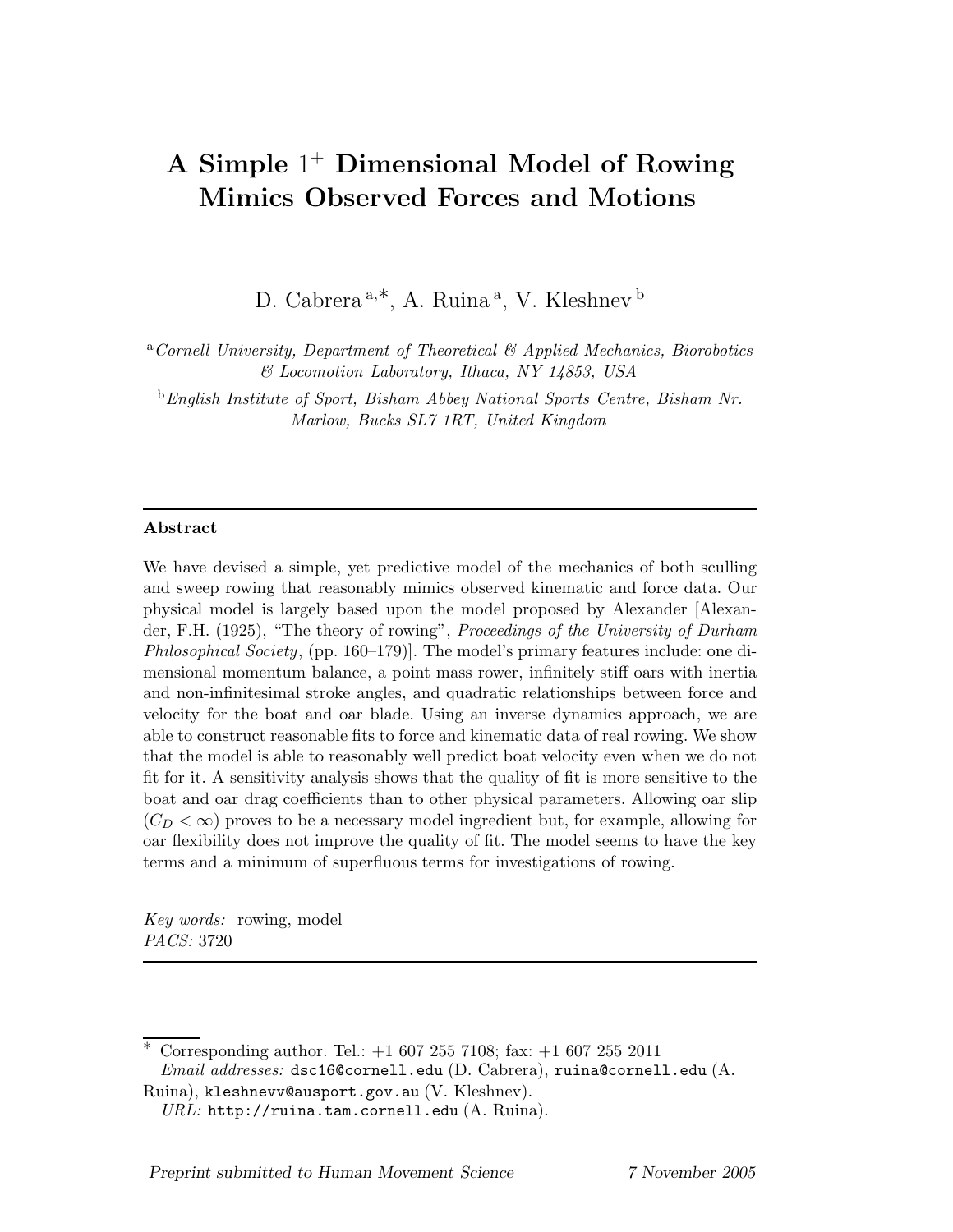# 1 Introduction

Coordination strategies used by competitive rowers seem to be rather stereotypical. Starting in a crouched position with legs fully bent and arms outstretched (a position called frontstops), the rower accelerates herself towards the front of the boat, ending in a leaned-back position with legs fully extended and arms fully contracted (a position called backstops) by generally sequencing her body motions in the following order: (1) leg extension, (2) back rotation, and (3) arm retraction. The oars are put in the water just after the legs begin to extend and are removed from the water just before the arms are fully retracted. The opposite sequencing (arm extension, back rotation, and leg retraction) is used upon returning to frontstops. Of the many possible coordination patterns one can use to propel a boat, why do rowers tend to use this particular one? If the choice of coordination is determined by optimization, what kind of performance criterion will predict observed rowing patterns? Before getting to this optimization approach one needs a model that can reasonably match observed behavior.

In this paper, we present what we believe to be the most accurate model of rowing to date and which also has minimal complexity. The model is validated for both sculling and sweep rowing using numerical fitting to match on-water force and kinematic data. Hopefully, this model can also be used to answer such questions applicable to rowing as: How can rigging be adjusted for various strength and height rower to row together optimally? Can a moving coxswain make a boat go faster? How much do oar blade properties affect boat speed, etc.?

# Previous Research

Starting with Alexander (1925), a handful of attempts have been made to accurately model the mechanics of sculling/sweep rowing. In his model, Alexander assumed one dimensional (1D) mechanics, a point mass rower, an infinitely stiff oar, and quadratic force-velocity relationships to model drag forces on the boat and oar blade. Alexander assumes that the resultant force on the oar blade is perpendicular to the blade and that its magnitude is proportional to the square of the blade's slip velocity (i.e. the component of the blade velocity relative to the water that is perpendicular to the blade). He accounted for the 2D (as viewed from above) kinematics of the oar, the oar's inertia, and also for boat "added-mass" (an effective additional boat mass due to the oscillating kinetic energy of fluid moving around the boat). Alexander prescribed ficticious (but plausible) coordination patterns for the rower's legs, back, and arms as well as the angular velocity of the oar to predict the motions of the system using numerical integration (note the date). Comparison with the scant data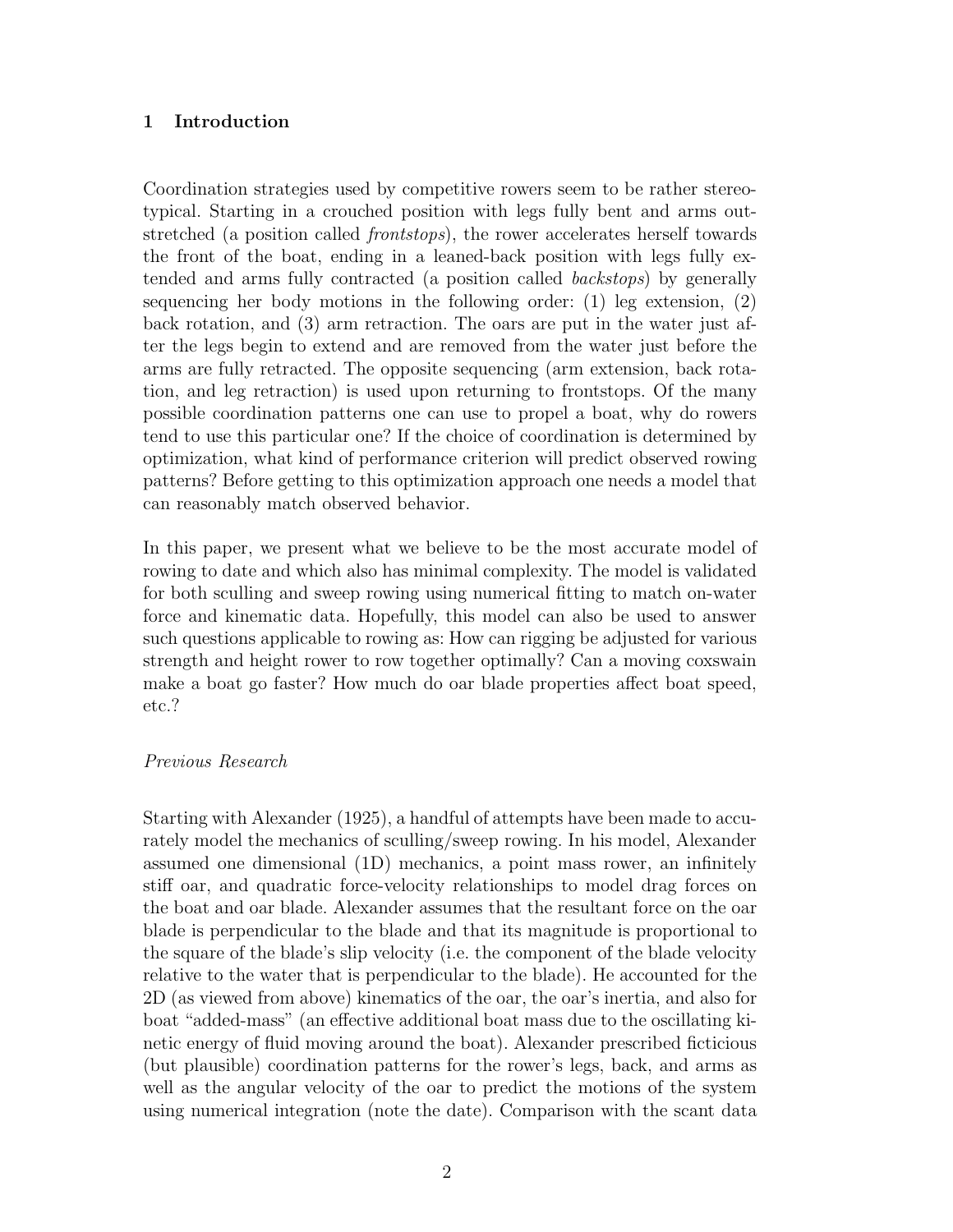available was somewhat favorable in that there was some agreement with the measured oar handle force profile and with the path traced out by the tip of the oar blade. However, only qualitative kinematics data was available so Alexander did not quantitatively verify his made-up coordination and boat velocity curves.

More recent models resembling those of Alexander have been posed (Pope, 1973; Atkinson, 2004; van Holst, 2004) as well as other simpler models (Sanderson & Martindale, 1986; Millward, 1987; Brearley & de Mestre, 1996; Lazauskas, 1997; Simeoni et al., 2002). See Appendix A.1 for a discussion of these models. With the exception of Atkinson who accurately predicts boat velocity, none of these models is shown to accurately predict observed forces and motions.

# 2 Methods

# 2.1 Model Description

The gross features of our model are similar to those of Alexander's. A schematic of the model is shown in Fig. 1. All rowers are assumed to be identical in size, strength, and coordination; they row together in perfect synchrony. For fluid forces we take into account large angular displacements of the oar in a plane parallel to the water surface. We consider leg, back, and arm motions in the fore-aft direction. We neglect the pitching and yawing motions of the boat and assume that the rower keeps the boat balanced using zero effort. In our idealization, the rower's center of mass and shoulder height from the sliding seat are constant, the rower's mass is concentrated in her gut, the oars have inertia and are perfectly rigid oars, the force on the oar blade is normal to the oar axis, the water is still, and there is no air resistance.

# 2.2 Governing Equations

The model is governed by the laws of classical rigid-body mechanics. Because we assume identical and perfectly synchronous rowers, we analyze the mechanics of a single rower while scaling masses accordingly. We evaluate linear momentum balance for the rower, oar, and boat in the fore-aft direction and angular momentum balance for the oar about the oarlock to determine the equations of motion for each phase of the stroke: drive and recovery. The drive is defined as the portion of the stroke when the oars are in the water while the *recovery* is the remainder of the stroke when the oars are in the air. (Note that this definition differs slightly from the definition of drive and re-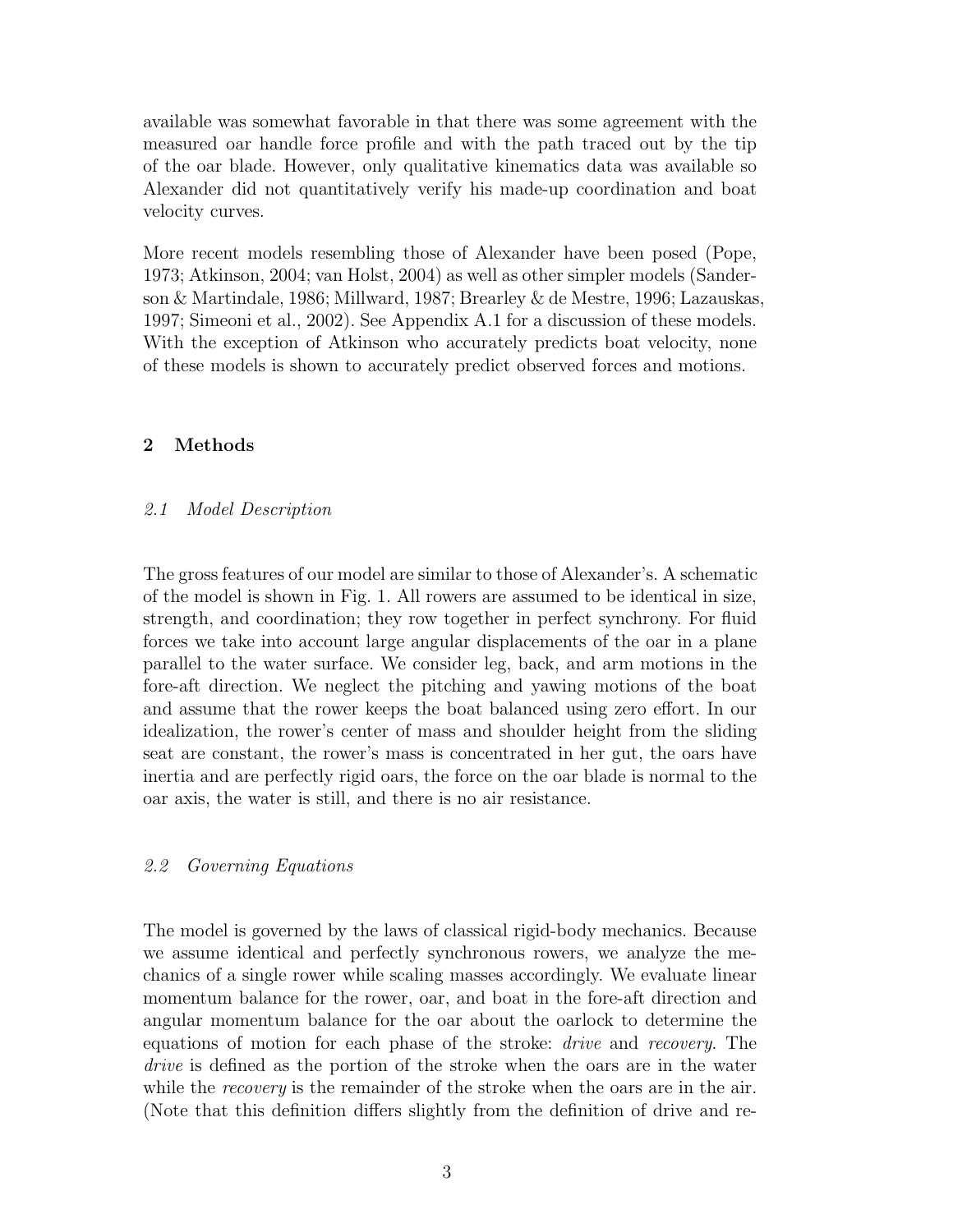

Fig. 1. The model. A geometric schematic and free body diagrams of the model used for both sculling and sweep rowing. Mass is located in the rower's gut, the oar, and the boat. Geometric constants are s,  $\ell$ ,  $d$ ,  $h_{\rm R}$ ,  $h_{\rm S}$ , and  $d_{\rm L/F}$ . Time-dependent geometric quantities are  $x_R$ ,  $x_b$  (=  $x_F$ ),  $x_O$ ,  $x_{B/F}$ ,  $x_{S/B}$ ,  $x_{H/S}$ ,  $\theta$ ,  $\mathbf{v}_b$ ,  $\mathbf{v}_O$ , and  $\mathbf{v}_{O/b}$ .  $\mathbf{v}_b$  is the boat velocity,  $\mathbf{v}_0$  is the oar blade velocity, and  $\mathbf{v}_{O/b}$  is the velocity of the blade with respect to the boat and is in the  $\hat{\mathbf{e}}_{\theta}$ -direction. See text for model details.

covery as  $\dot{\theta} < 0$  and  $\dot{\theta} > 0$ , respectively.) Sculling can be modeled by changing geometric parameters and multiplying the oar force and mass by 2.

For the drive, linear momentum balance in the  $x$ -direction for the rower gives:

$$
\sum F_x = m_{\rm R} \ddot{x}_{\rm R}, \qquad \left(\ddot{x}_{\rm R} \equiv \frac{d^2 x_{\rm R}}{dt^2}\right)
$$

$$
-F_{\rm hand_x} + F_{\rm foot_x} = m_{\rm R} \ddot{x}_{\rm R}, \qquad (1)
$$

where  $F_{\text{hand}_x} = F_{\text{hand}_\theta} \cos \theta$  is the component of the force at the oar handle in the x-direction,  $F_{\text{foot}_x}$  is the force at the foot stretcher in the x-direction,  $m_R$ is the rower's mass, and  $x<sub>R</sub>$  is the absolute x-position of the rower's center of mass relative to the starting line.

Linear momentum balance in the  $x$ -direction for the boat gives:

$$
\sum F_x = m_b \ddot{x}_b,
$$
  
- $F_{\text{boat}} - F_{\text{foot}_x} + F_{\text{lock}_x} = m_b \ddot{x}_b,$  (2)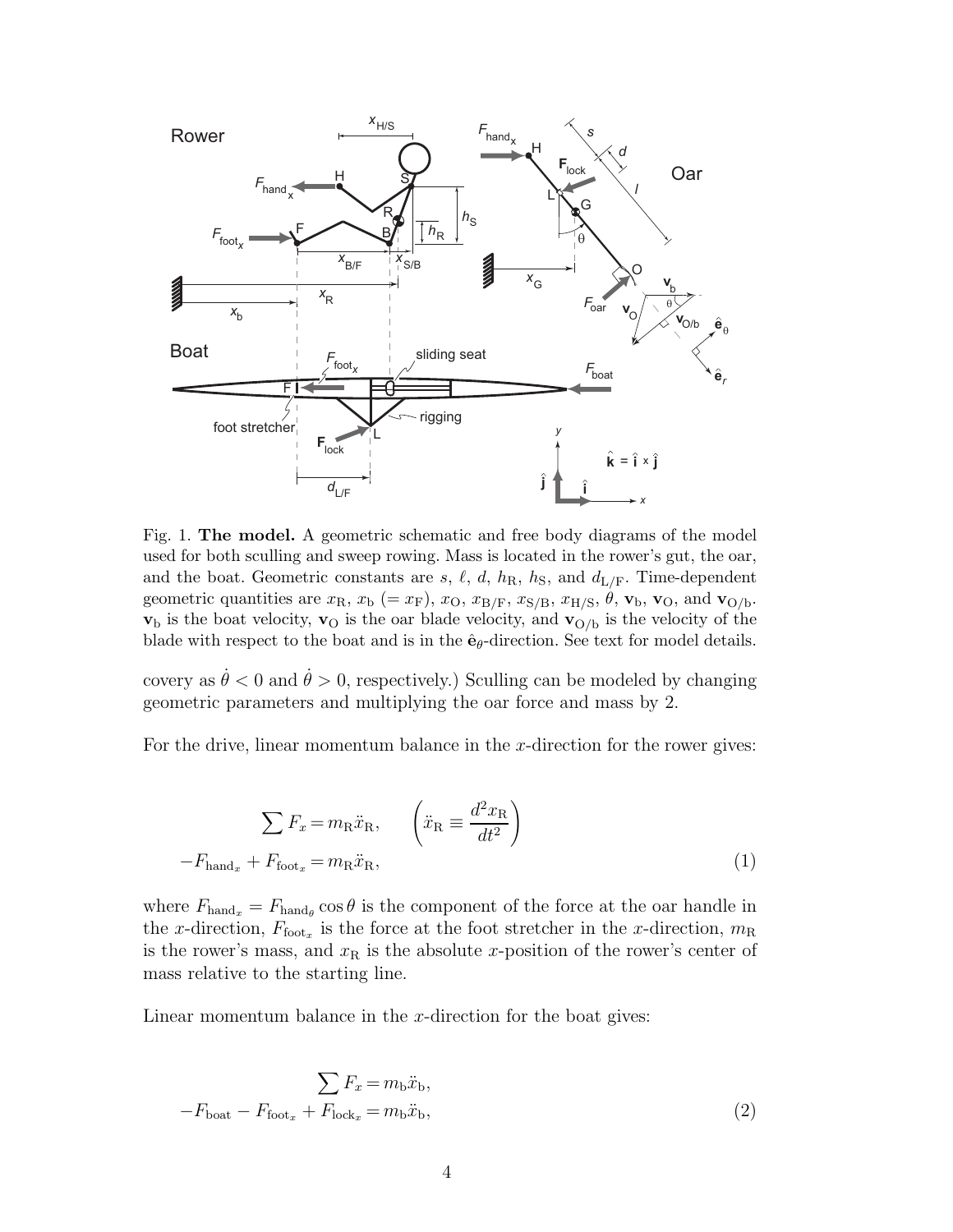where  $F_{\text{boat}}$  is the magnitude of boat drag,  $F_{\text{lock}_x}$  is the force at the oarlock in the x-direction,  $m<sub>b</sub>$  is the boat's mass, and  $x<sub>b</sub>$  is the absolute x-position of the foot stretcher ( fixed on the boat) relative to the starting line.

Linear momentum balance in the  $x$ -direction for the oar gives:

$$
\sum F_x = m_O \ddot{x}_O,
$$
  
\n
$$
F_{\text{hand}_x} - F_{\text{lock}_x} + F_{\text{oar}_\theta} \cos \theta = m_O \ddot{x}_O,
$$
\n(3)

where  $F_{\text{oar}_{\theta}}$  is the  $\hat{\mathbf{e}}_{\theta}$ -component of the force at the oar blade,  $\theta$  is the oar angle in a plane parallel to the water,  $m<sub>O</sub>$  is the oar's mass, and  $x<sub>O</sub>$  is the absolute x-position of the oar's center of mass relative to the starting line.

Finally, angular momentum balance for the oar about a non-accelerating point instantaneously conincident with the oarlock gives:

$$
\left\{\sum \mathbf{M}_{/L}\right\} \cdot \mathbf{k} = \left\{\dot{\mathbf{H}}_{/L}\right\} \cdot \mathbf{k},
$$
  

$$
\left\{\mathbf{r}_{H/L} \times \mathbf{F}_{hand} + \mathbf{r}_{O/L} \times \mathbf{F}_{oar}\right\} \cdot \mathbf{k} = \left\{\mathbf{r}_{G/L} \times m_O \mathbf{a}_G + I_G \ddot{\theta} \mathbf{k}\right\} \cdot \mathbf{k},
$$

$$
-F_{hand_x} s \cos \theta + F_{oar_\theta} \ell = m_O d \cos \theta \ddot{x}_b + (I_G + m_O d^2) \ddot{\theta}, \tag{4}
$$

where  $\sum M_{/L}$  are the moments about the oarlock due to the forces at the oar handle and oar blade,  $H_{/L}$  is the oar's angular momentum about the oarlock, **k** is the unit vector in the z-direction,  $\mathbf{r}_{\text{H/L}}$  is the position of the rower's hands relative to the oarlock,  $\mathbf{r}_{\text{O/L}}$  is the position of the oar blade relative to the oarlock,  $\mathbf{r}_{G/L}$  is the position of the oar's center of mass relative to the oarlock,  $a<sub>G</sub>$  is the absolute acceleration of the oar's center of mass,  $I<sub>G</sub>$  is the polar moment of inertia of the oar about its center of mass, s is the inboard oar length,  $\ell$  is the outboard oar length, and d is the distance from the oarlock to the oar's center of mass. We assume that the hand force is in the  $x$ -direction.

Rower and oar center of mass positions,  $x_R$  and  $x_O$ , are given by the kinematic relations:

$$
x_{\rm R} = x_{\rm b} + x_{\rm B/F} + r x_{\rm S/B},
$$
  
\n
$$
x_{\rm O} = x_{\rm b} + d_{\rm L/F} + d \sin \theta,
$$
\n(5)

where  $x_{\rm B/F}$  is the hip position with respect to the feet,  $r = h_{\rm R}/h_{\rm S}$  is the ratio of rower center of mass height to shoulder height from the seat,  $x_{S/B}$  is the shoulder position with respect to the hips, and  $d_{L/F}$  is the fore-aft position of the oarlock with respect to the feet. Their accelerations are found by twice differentiating the positions with respect to time: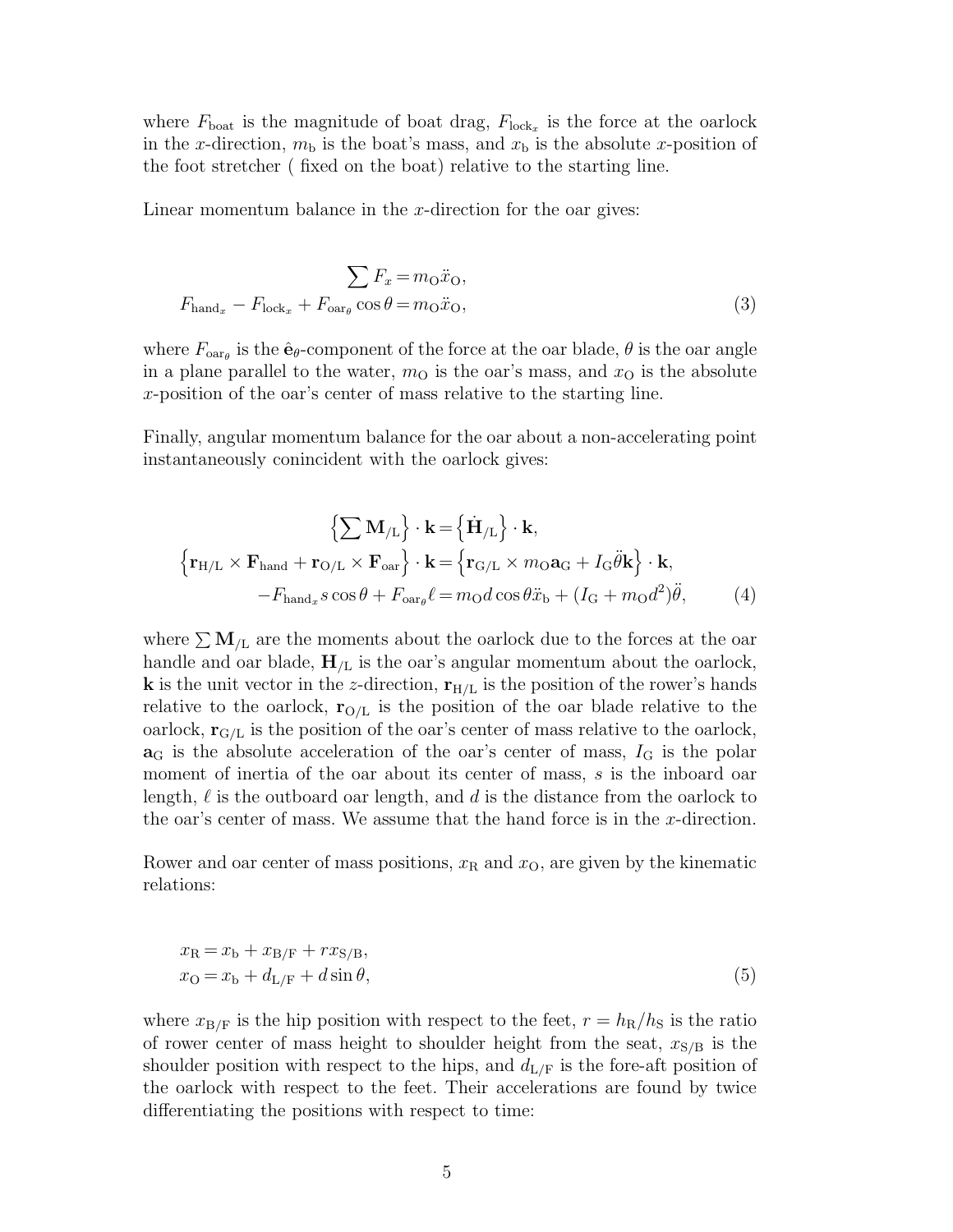$$
\ddot{x}_{\rm R} = \ddot{x}_{\rm b} + \ddot{x}_{\rm B/F} + r\ddot{x}_{\rm S/B},\tag{6}
$$

$$
\ddot{x}_{\rm O} = \ddot{x}_{\rm b} + d\ddot{\theta}\cos\theta - d\dot{\theta}^2\sin\theta. \tag{7}
$$

In our model, oar rotation is known once the rower's coordination and the oarlock fore-aft positioning are specified. Since the rower always has a grip on the oar handle, the fore-aft positions of the rower's hand and the oar handle relative to the foot stretcher are the same. So, we have:

$$
d_{L/F} - s \sin \theta = x_{B/F} + x_{S/B} - x_{H/S},
$$
\n(8)

where the left and right hand sides are the oar handle and rower hand position with respect to the foot stretcher, respectively. The term  $x_{\rm H/S}$  is the hand position with respect to the shoulders. Here, we are only considering the movement of the arm in the fore-aft direction even though the actual path of the hands relative to the boat nearly follows the arc of a circle. In effect, we are neglecting the projected arm shortening due to the arms not being parallel to the boat. Rewriting the above expression and differentiating twice with respect to time we get:

$$
s\ddot{\theta}\cos\theta = \ddot{x}_{\mathrm{H/S}} - \ddot{x}_{\mathrm{B/F}} - \ddot{x}_{\mathrm{S/B}} + s\dot{\theta}^{2}\sin\theta. \tag{9}
$$

For the recovery, the governing equations are the same as for the drive except that the force of the water on the oar blade is zero and that of the air is neglected.

# 2.3 Drag on the Boat

The drag force  $(D)$  on an object (e.g. oar or boat) moving at constant velocity in a stationary medium (or, equivalently, a stationary object in a constant far field velocity crossflow) is typically written as a function of fluid density  $(\rho)$ , a characteristic area (A), and velocity (v).  $D = (1/2)\rho CAv^2$  where (nondimensional) C is typically dependent on Reynolds number (ratio of inertial to viscous forces) as well as the object's shape (e.g., see Fox & McDonald (1992)). Drag tests performed by Hoerner (1965) and Wellicome (1967) further support this suggested quadratic relationship for rowing boats. Therefore, we use the following expression for boat drag in our model:

$$
F_{\text{boat}} = C_1 \dot{x}_{\text{b}}^2,\tag{10}
$$

where  $C_1 = (1/2)\rho C A$  is the boat drag coefficient. Fluctuations in boat velocity during a stroke are typically on the order of  $\pm 25\%$  of the average velocity. So the Reynolds number, defined by  $R_e = vL/\nu$  (where L is a characteristic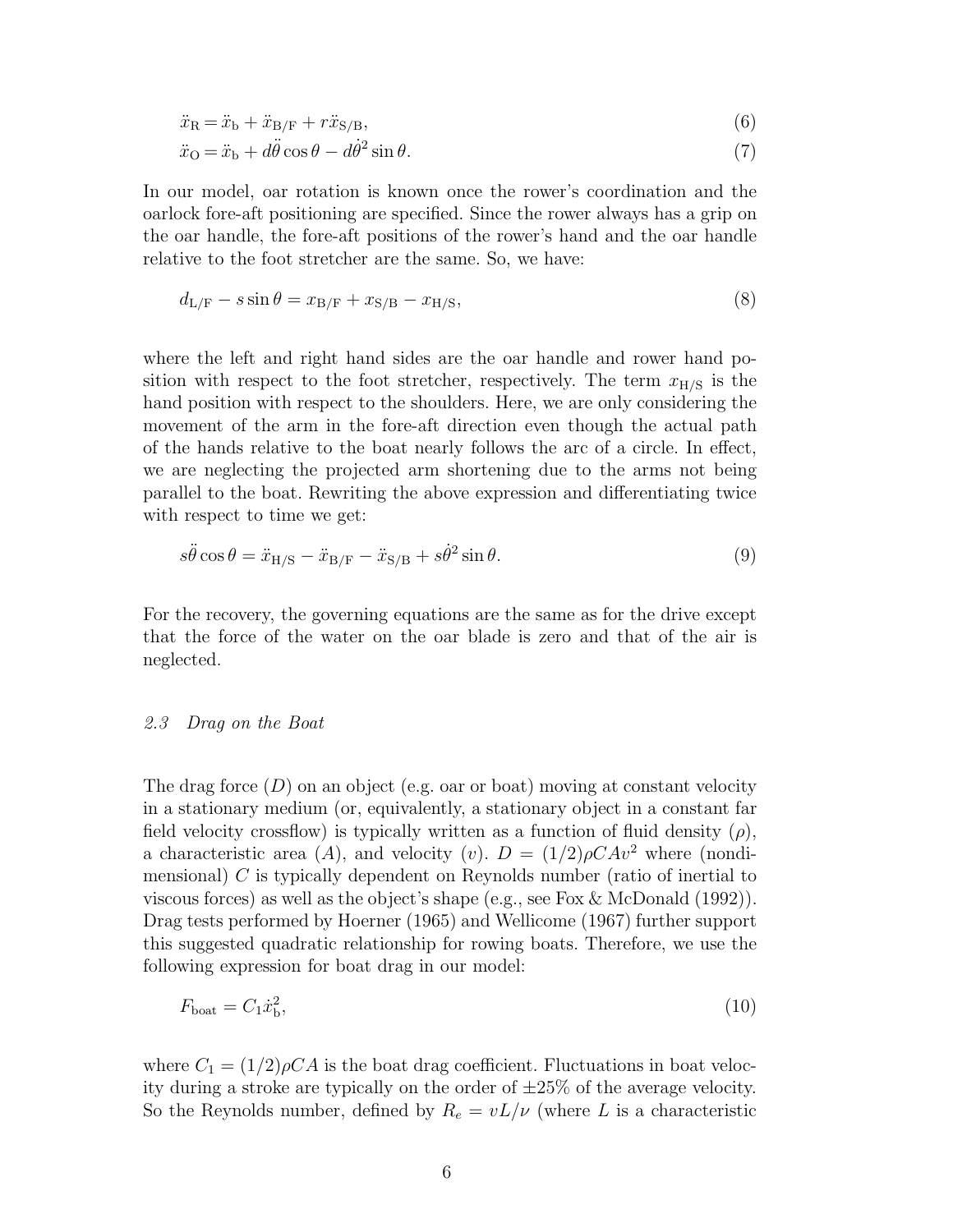length and  $\nu$  is the fluid's kinematic viscosity), does not vary much during the stroke. Therefore, C should mostly depend on boat shape. Furthermore, in his study of the relationship between boat speed and number of oarsman, McMahon (1971) noted that big and small boats have the same shape; the ratio of boat length to width is relatively constant for all boat types. Lazauskas (1998) also reports relatively constant ratios of boat length to width and boat length to depth for several boat types, further supporting this notion of geometric similarity. Based on these findings, one can take  $C$  to be roughly constant across all boat types.  $C_1$  is then approximately just a function of the boat's characteristic area, A, which then varies with the square of boat length. A could be wetted area or the projected cross-sectional area. A more accurate value of  $C$  or  $C_1$  could be determined for a given boat using drag data where the boat speed fluctuates rather than being pulled at a constant speed.

#### 2.4 Models of the Oar Blade Force

We tried two different force-velocity relationships to model the oar-fluid interaction, finding  $F_{\text{oar}_{\theta}}$  from the blade velocity,  $\mathbf{v}_{\text{O}} = v_{\text{b}} \sin \theta \hat{\mathbf{e}}_r + (\ell \dot{\theta} + v_{\text{b}} \cos \theta) \hat{\mathbf{e}}_{\theta}$ .

Model 1 is that of Pope. Pope assumes that the resultant force is only in the  $\hat{\mathbf{e}}_{\theta}$ -direction and that the magnitude of the force is proportional to the square of the component of blade velocity in the  $\hat{\mathbf{e}}_{\theta}$ -direction:

$$
F_{\text{oarg}} = C_2 (\mathbf{v}_0 \cdot \hat{\mathbf{e}}_{\theta})^2 = C_2 (\ell \dot{\theta} + \dot{x}_b \cos \theta)^2, \tag{11}
$$

where  $C_2 = (1/2)\rho C' A'$  is the equivalent blade force coefficient, A' is the area of the face of the oar blade, and  $C'$  is a shape-determined constant.

Model 2 of the oar blade force is based on the quasi-steady model used by Wang et al. (2004) for predicting the forces on a hovering insect wing. This model takes into account lift and drag forces on the blade, where drag opposes the blade velocity and lift is perpendicular to drag as depicted in Fig. 2. The magnitudes of the lift and drag forces,  $F_{\text{lift}}$  and  $F_{\text{drag}}$ , are proportional to the square of blade velocity,  $\mathbf{v}_0$ :

$$
F_{\text{lift}} = C_L |\mathbf{v}_0|^2,\tag{12}
$$

$$
F_{\rm drag} = C_D |\mathbf{v}_O|^2,\tag{13}
$$

where the lift and drag coefficients,  $C<sub>L</sub>$  and  $C<sub>D</sub>$ , are functions of the angle of attack,  $\phi$ , the angle between the blade velocity relative to the fluid and the  $\hat{\mathbf{e}}_r$ -direction as shown in Fig. 2. The relationships between  $C_L$ ,  $C_D$ , and  $\phi$  are shown in the *lift-drag polar* (the plot of  $C_L$  versus  $C_D$ ) in Fig. 2. In particular, we have: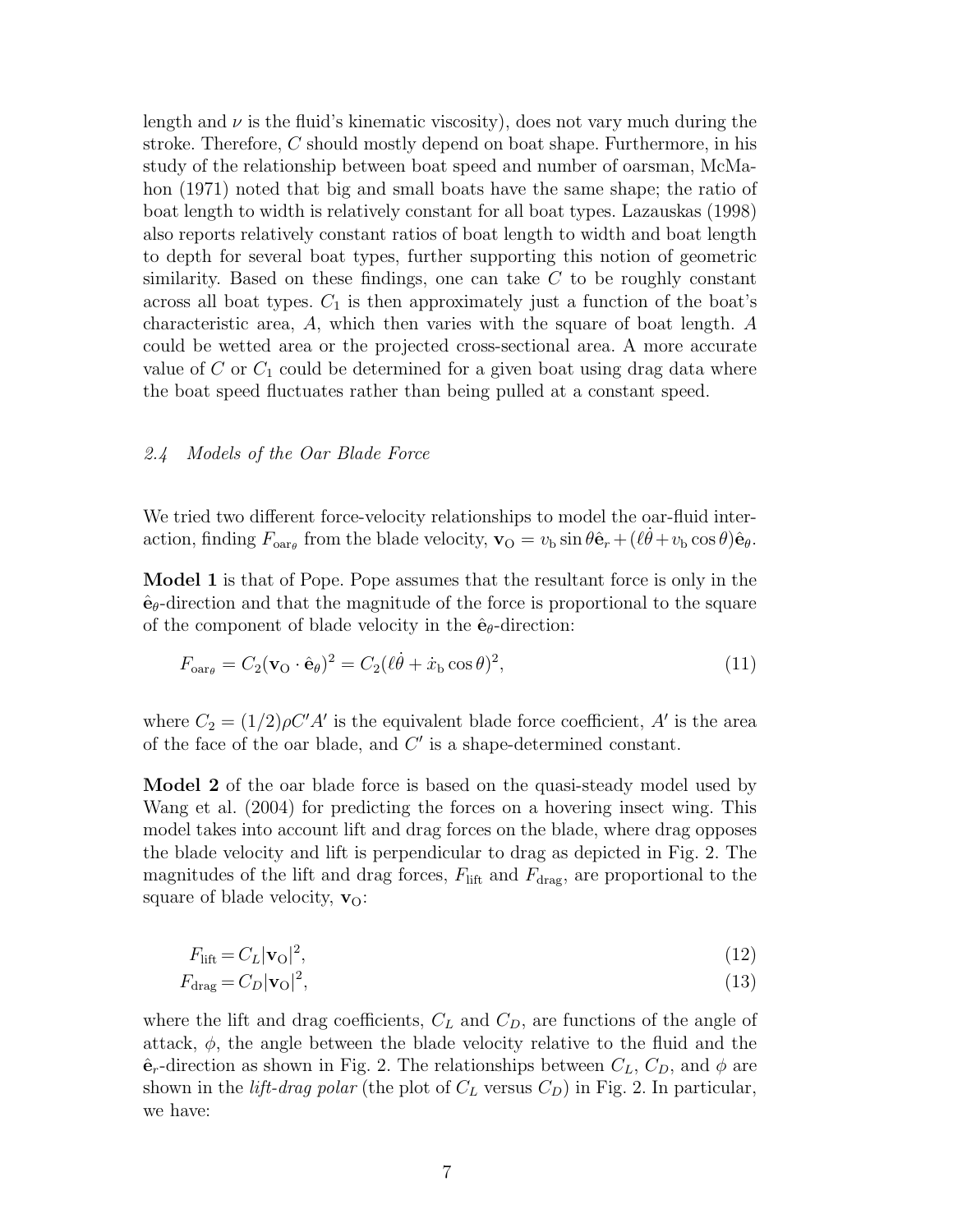

Fig. 2. Oar force models. In Model 2 of the oar blade force, the resultant fluid force on the oar blade is broken up into *lift* and *drag* as shown on the left. The angle of attack,  $\phi$ , is the angle between  $\mathbf{v}_{\text{black}}$  and the axis of the plate. The relationship between the lift and drag coefficients is shown on the right for both models of the oar blade force. The equivalent lift and drag forces of Model 1 are the forces in Model 2 multiplied by  $\sin \phi$ . When  $\phi = 0$  or 180° (marked with a  $*$  in the plot of  $C_L$ versus  $C_D$ ), there is no lift and the drag force is at a minimum (zero in this case as we neglect the thickness of the plate). When  $\phi = 90^{\circ}$  (marked with a \*\*) the plate is perpendicular to the flow and the lift is zero but the drag now attains its maximum value. In aerodynamics, the region near  $\phi = 0^{\circ}$  (\*) is of central importance. In rowing, near  $\phi = 90^{\circ}$  (\*\*) is most relevant.

$$
C_L = C_L^{\max} \sin 2\phi,\tag{14}
$$

$$
C_D = C_L^{\max}(1 - \cos 2\phi),\tag{15}
$$

where  $C_L^{\max}$  is the maximum lift coefficient. This force turns out to be orthogonal to the blade. In the end we found the model results from this model similar enough to those from Model 1 that we used Model 1 for most of our calculations.

#### 2.5 Transition Rule at Catch and Finish

Rowers avoid splash at the catch (when the oars are put in the water). Too much backsplash is naturally considered bad and a late catch results in "missed water." We assume a priori that the rowers perfectly avoid backsplash and missed water. The drive starts when the velocity of the oar blade's absolute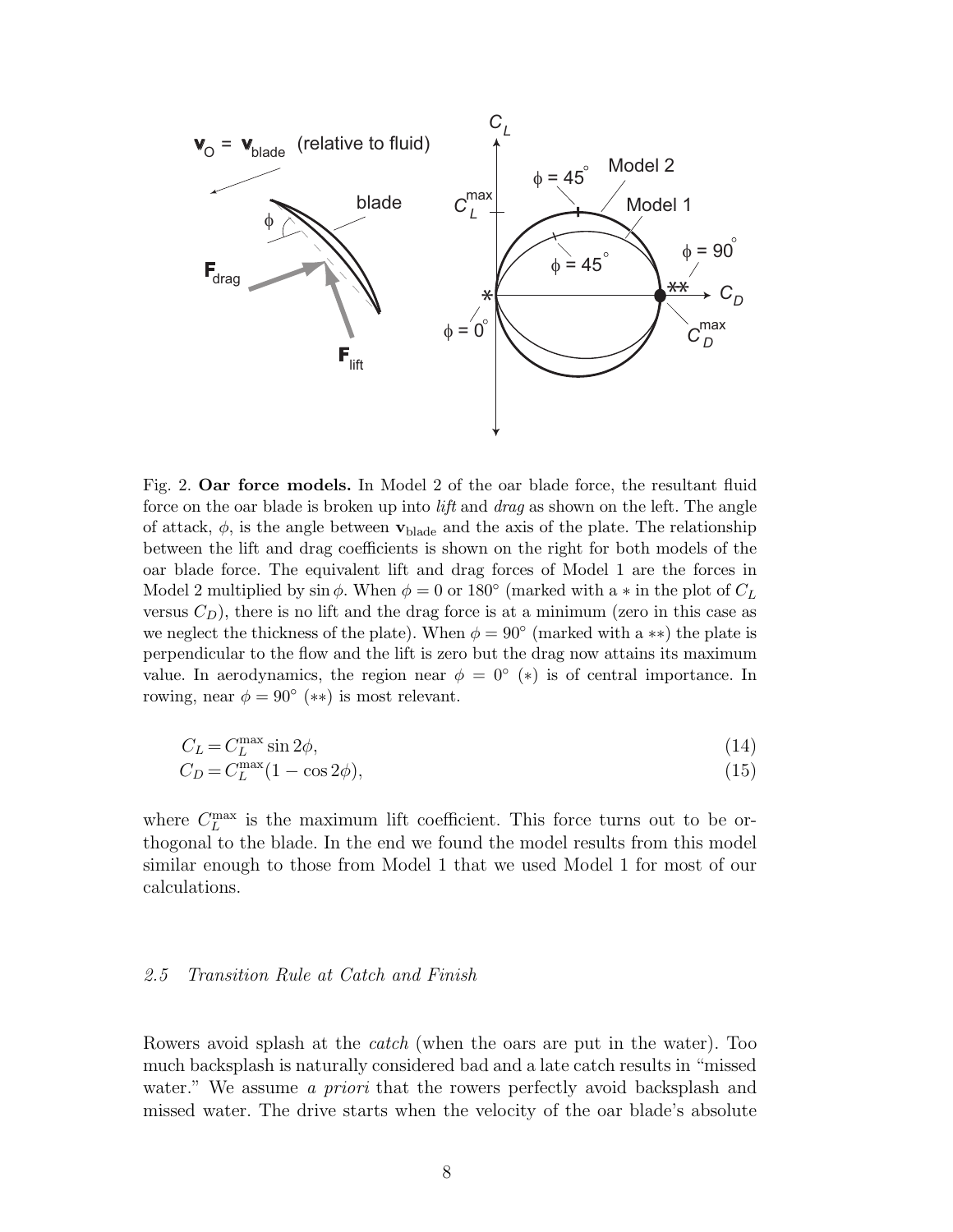velocity normal to the blade is zero, i.e.

$$
\mathbf{v}_\text{O} \cdot \hat{\mathbf{e}}_\theta = 0. \tag{16}
$$

Note that the reaction force on a submerged blade is zero at the start of the drive for both models of the blade dynamics. In Model 1 we define the force as being proportional to the square of the normal velocity so the force will be zero at the catch. In Model 2, when there is no  $\hat{\mathbf{e}}_{\theta}$  component to the blade velocity, the angle of attack is  $0°$  and the lift and drag coefficients are both 0  $(point * in Fig. 2).$ 

Rowers also avoid an early and a late release (when the oars are removed from the water). Finishing late results in a braking effect while finishing early results in missed water. Therefore, we end the drive when the force on the blade is exactly zero which, again, corresponds to  $\mathbf{v}_0 \cdot \hat{\mathbf{e}}_{\theta} = 0$  in both oar models.

## 2.6 Model Summary

Equations 1–7, 9 and the boat and oar drag laws (Equations 10 and 11) completely define the state of the system of rower, boat, and oar. These equations are linear in the forces and accelerations. Therefore, at any time  $t$  we have a linear system of 7 equations in 10 unknowns. We can write this system in the following matrix form:

$$
[A]z = b,\tag{17}
$$

where

$$
A = \begin{bmatrix} m_{\rm r} & 0 & 0 & 0 & 0 & 0 & 0 & 1/\cos\theta & -1 & 0 \\ 0 & m_{\rm b} & 0 & 0 & 0 & 0 & 0 & 0 & 1 & -1 \\ 0 & 0 & m_{\rm O} & 0 & 0 & 0 & 0 & -1/\cos\theta & 0 & 1 \\ 0 & m_{\rm O} & d\cos\theta & 0 & 0 & 0 & I_L & s & 0 & 0 \\ -1 & 1 & 0 & 1 & r & 0 & 0 & 0 & 0 & 0 \\ 0 & 1 & -1 & 0 & 0 & d\cos\theta & 0 & 0 & 0 \\ 0 & 0 & 0 & 1 & 1 & -1 & s\cos\theta & 0 & 0 & 0 \end{bmatrix},
$$
  

$$
\mathbf{z} = \begin{bmatrix} \ddot{x}_{\rm R} & \ddot{x}_{\rm b} & \ddot{x}_{\rm O} & \ddot{x}_{\rm B/F} & \ddot{x}_{\rm S/B} & \ddot{x}_{\rm H/S} & \ddot{\theta} & F_{\rm hand_{\theta}} & F_{\rm foot_x} & F_{\rm lock_x} \end{bmatrix}^T,
$$
  

$$
\mathbf{b} = \begin{bmatrix} 0 & -F_{\rm boat} & F_{\rm oar_{\theta}} & \ell F_{\rm oar_{\theta}} & 0 & d\dot{\theta}^2 \sin\theta & s\dot{\theta}^2 \sin\theta \end{bmatrix}^T.
$$

In order to solve the above system we generally need to know  $10 - 7 = 3$  of the 10 forces and accelerations in z. (Note: Specifying  $x(t)$  implicitly specifies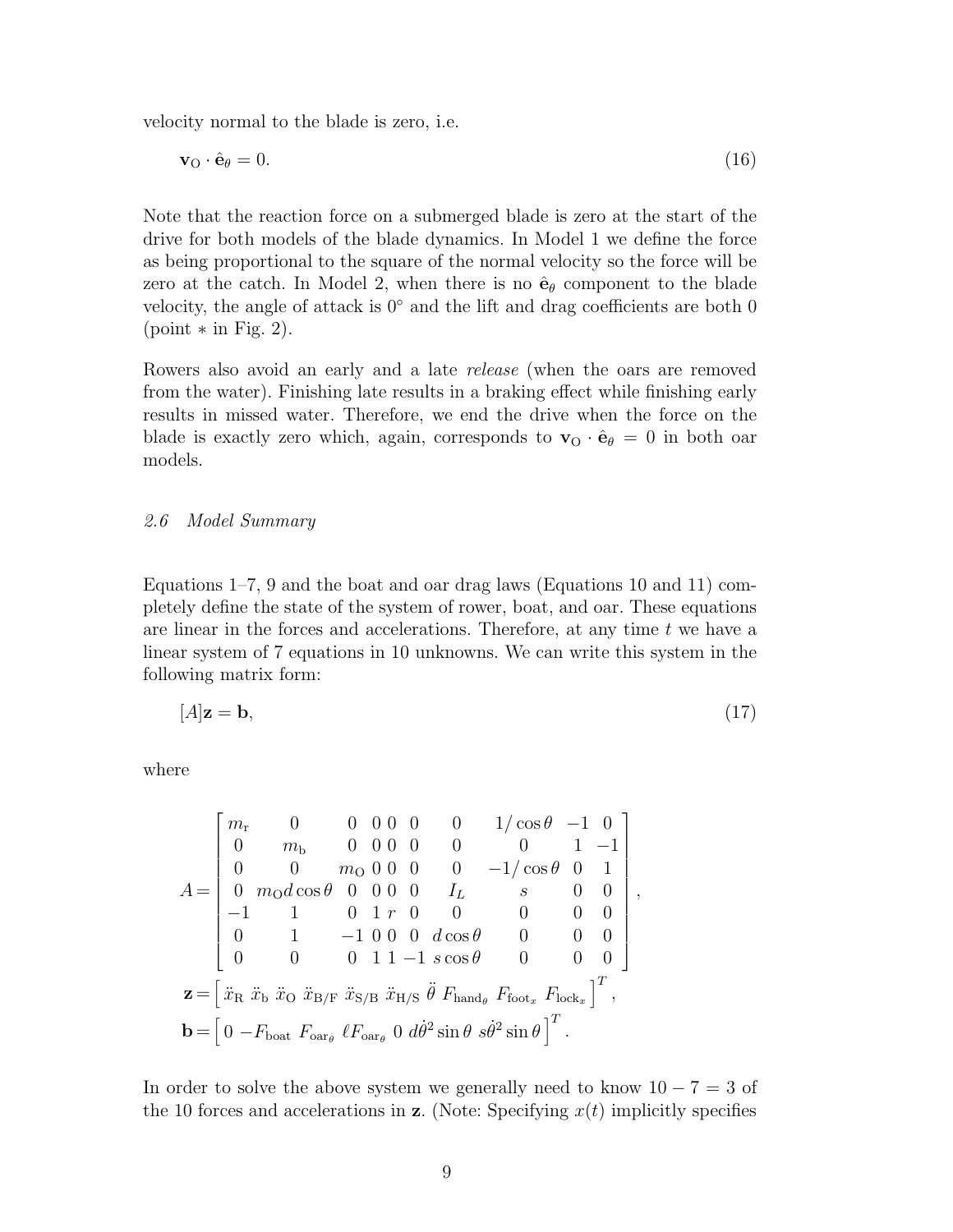$\ddot{x}(t)$ .) Prescribing more than 3 variables leads to an overdetermined system and no solutions (unless the prescribed functions are perfect) while prescribing less than three variables leads to an underdetermined system and an infinite number of solutions. However, there are instances where nonunique solutions exist even when we specify 3 variables. Specifically, if none of the body positions  $(x_{\rm B/F}, x_{\rm S/B},$  and  $x_{\rm H/S}$  is one of the three specified variables, then any vector  $[x_{B/F}, x_{S/B}, x_{H/S}]$  that satisfies  $[A]z = b$  can have any vector proportional to  $[-r, 1, 1-r]$  added to it without affecting any other forces and accelerations. That is, the rank of A reduces from 7 to 6 if 3 columns are removed and none of the 3 are columns 4, 5, or 6. The reason for this redundancy is due to the fact that we use 3 variables  $(x_{\rm B/F}, x_{\rm S/B}, x_{\rm H/S})$  to characterize 2 dynamic degrees of freedom  $(x_{\rm H/R}, x_{\rm R/F})$ . The extra body degree of freedom is left in for better comparison with data.

A common practice in the modelling of biomechanical tasks is to drive the model with muscle forces, joint torques, or muscle activation patterns (e.g. Atkinson). Instead, we drive our model by prescribing the rower's coordination  $(x_{\rm B/F}, x_{\rm S/B}, \text{ and } x_{\rm H/S})$  as functions of time (e.g. Alexander). In the end, the ability of the model to fit data does not depend on whether forces or motions are prescribed in the differential equation solutions.

Once the body positions are prescribed we also know their accelerations by twice differentiating the positions. Furthermore, the equations for boat drag and oar blade force (being dependent on velocity and not on acceleration) are uncoupled from the remaining equations. Thus, the system of governing equations reduces to 7 equations in 7 unknowns whose solution may be obtained at any time t by a matrix inversion. Thus, Equation 17 can be solved at each instant in time for use in a numerical ordinary differential equation (ODE) solver to find all variables as functions of time. For convenience, we further simplify the set of equations by combining them to eliminate all of the unknown forces  $(F_{\text{hand}_{\theta}}, F_{\text{foot}_x}, F_{\text{lock}_x})$  and the rower and oar center of mass accelerations  $(\ddot{x}_{\rm R}, \ddot{x}_{\rm O})$ . Furthermore, since we prescribe the body positions,  $\theta$ and its derivatives are known at any time from Equation 8. Therefore, we are left with a single, second order ODE in boat position (or, equivalently, a first order ODE in boat velocity):

$$
\ddot{x}_{\rm b} = \frac{-F_{\rm drag} + F_{\rm oar\theta} \cos \theta - m_{\rm R} (\ddot{x}_{\rm B/F} + r \ddot{x}_{\rm S/B}) - m_{\rm O} d(\ddot{\theta} \cos \theta - \dot{\theta}^2 \sin \theta)}{m_{\rm R} + m_{\rm b} + m_{\rm O}}, (18)
$$

where  $F_{\text{drag}}$  and  $F_{\text{oarg}}$  are quadratic in boat velocity,  $\dot{x}_{\text{b}}$ . After solving this ODE we can determine all of the forces, accelerations, velocities, and positions needed to compare with documented data.

For each numerical integration the body coordination is given  $(x_i(t))$  given). However, we allow the coordination to vary from one simulation to the next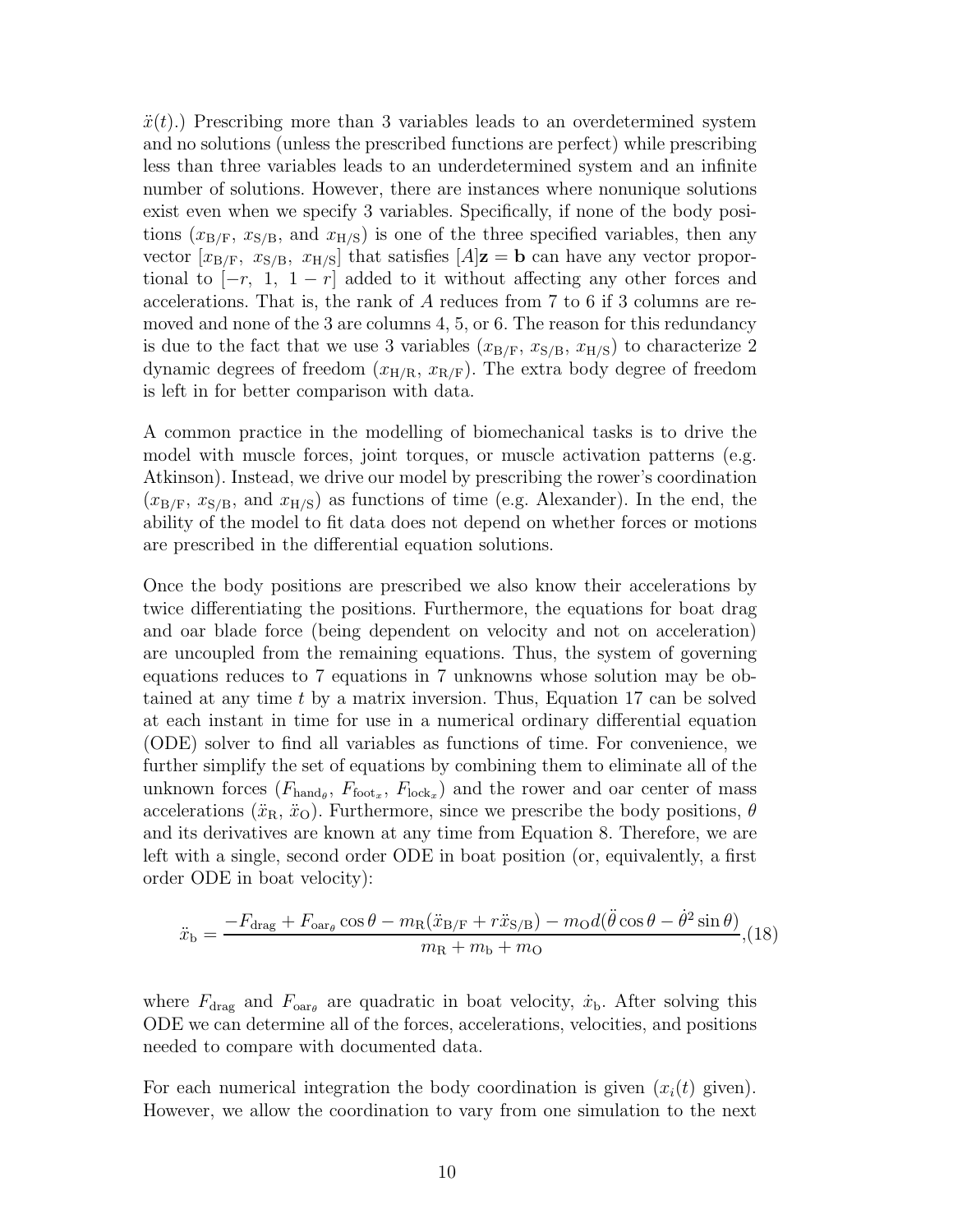Table 1

| ине ѕиншаион ог юшѕ. |                             |                                                                                              |  |  |  |  |  |  |
|----------------------|-----------------------------|----------------------------------------------------------------------------------------------|--|--|--|--|--|--|
| Variable             | Value                       | Description                                                                                  |  |  |  |  |  |  |
| T                    | 1.94, 1.65 $s$              | stroke period                                                                                |  |  |  |  |  |  |
| $m_{\rm R}$          | $75,92 \text{ kg}$          | rower mass                                                                                   |  |  |  |  |  |  |
| $s^*$                | $0.89, 1.16$ m              | actual inboard oar length                                                                    |  |  |  |  |  |  |
| $\boldsymbol{s}$     | $0.83, 1.01 \text{ m}$      | modified inboard oar length                                                                  |  |  |  |  |  |  |
|                      |                             | $(s^* - 0.06 \text{ m}, \text{sculls}; s^* - 0.15 \text{ m}, \text{sweeps})$                 |  |  |  |  |  |  |
| $\ell^*$             | $2.02, 2.62 \text{ m}$      | actual outboard oar length                                                                   |  |  |  |  |  |  |
| $\ell$               | $1.805, 2.36$ m             | modified outboard oar length                                                                 |  |  |  |  |  |  |
|                      |                             | $(\ell^*$ – (blade length)/2)                                                                |  |  |  |  |  |  |
| $m_{\rm O}$          | 1.2, 2.6 $kg$               | oar mass                                                                                     |  |  |  |  |  |  |
| $m_{\rm h}$          | 19.7, 14.475 kg             | boat mass                                                                                    |  |  |  |  |  |  |
| $C_1$                | 3.16, 1.99 $N/(m/s)^2$      | boat drag coefficient $(F_{\text{boat}} = C_1 v_{\text{b}}^2)$                               |  |  |  |  |  |  |
| $C_2$                | 58.7, 84.5 $N/(m/s)^2$      | oar drag coefficient $(F_{\text{oarg}} = C_2(\mathbf{v}_0 \cdot \hat{\mathbf{e}}_\theta)^2)$ |  |  |  |  |  |  |
| $\boldsymbol{r}$     | 0.4, 0.4                    | ratio of shoulder height to center of mass                                                   |  |  |  |  |  |  |
|                      |                             | height $(h_{\rm R}/h_{\rm S})$                                                               |  |  |  |  |  |  |
| $\overline{d}$       | $0.565, 0.73 \text{ m}$     | distance from oarlock to oar center of mass                                                  |  |  |  |  |  |  |
| $I_{\rm G}$          | 0.85, 3.1 kg m <sup>2</sup> | oar moment of inertia $(m_0(\ell^* + s^*)^2/12)$                                             |  |  |  |  |  |  |
|                      |                             |                                                                                              |  |  |  |  |  |  |

Listed are the values of the variables fixed in the simulations. The first value listed is for singles while the second is for fours. The resulting mass is divided by four for the simulation of fours.

when we minimize errors between the model and on-water data.

#### 2.7 Model Constants

Listed in Table 2.7 are the values of the model constants used in our simulations. The values of stroke period  $(T)$ , rower mass  $(m<sub>R</sub>)$ , inboard oar length  $(s)$ , outboard oar length  $(\ell)$ , and oar mass  $(m<sub>O</sub>)$  are measured off of the water. The values of s are 6 cm and 15 cm less than the actual inboard oar lengths, s ∗ , assuming that the rower applies a force at the oar handle 6 cm and 15 cm from the end for sculls and sweeps, respectively. Also,  $\ell$  is half of the blade length (21.5 cm for sculls, 26 cm for sweeps) less than the actual outboard oar length,  $\ell^*$ . Boat mass,  $m_b$ , is the sum of the fully rigged boat mass and the mass of the data collection equipment. Boat added-mass is neglected because, using the relation  $m_a/m_d = a/(3h - a)$  for a "Rankine ovoid" (taken as roughly the shape of a rowing shell) from Lighthill (1986) where  $m_a$  is the added mass,  $m_d$  is the displaced mass, a is boat width, and h is (roughly) boat length, the added mass is only 0.0065 of the displaced water mass. (Alexander assumed an overly large added mass of 0.2 of the displaced water mass.)

The boat drag coefficient,  $C_1$ , used in Equation 10 is computed as  $C_1$  =  $(1.07)(1/2)\rho C^*D^{2/3}$  where D is displaced volume (assuming  $D^{2/3}$  is proportional to the boat's wetted area) and  $C^*$  is a nondimensional shape factor. The factor of 1.07, suggested by Pope, accounts for the additional (wave) drag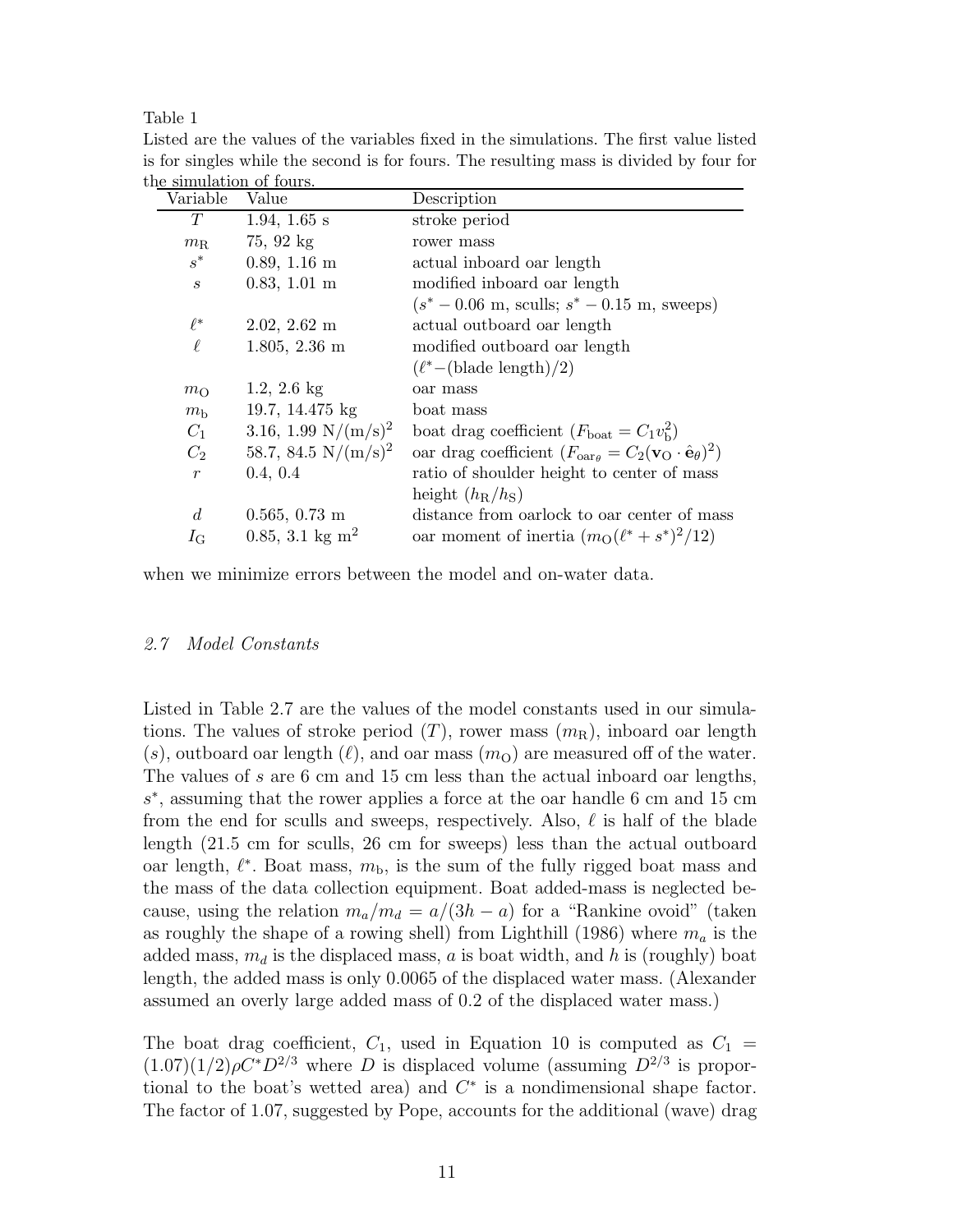due to the deformation of the water surface. For eights we have drag test data that gives  $C_1 = 11.8 \text{ N/(m/s)}^2$  (from Lazauskas (1998)). We compute  $C_1$  for fours and singles using geometric similarity, i.e. we take  $C^*$  as constant for all boat types. For fours,  $C_1$  is divided by 4 since we only consider the motion of a single rower. Therefore, for fours we have  $C_1 = (1.07)(11.8)/(4 \times 2^{2/3}) =$ 1.99 N/(m/s)<sup>2</sup> and for singles we have  $C_1 = (1.07)(11.8)/(8^{2/3})$  N/(m/s)<sup>2</sup> = 3.16  $\rm N/(m/s)^2$ .

The oar drag coefficient,  $C_2$ , is computed as  $C_2 = (1/2)\rho C' A'$ . The blade area,  $A'$ , is 0.0903 m<sup>2</sup> for sculls and 0.13 m<sup>2</sup> for sweep oars (from measurements of the oar blades). The value of  $C'$  is obtained from a plot in Hoerner (1965) showing the drag coefficient as a function of Froude number,  $F_r$ , for a stationary flat plate perpendicular to a constant velocity crossflow. The plate is completely submerged but the top of edge of the plate is just below the free surface. The Froude number is computed as  $F_r = V/\sqrt{gh}$  where V is the blade velocity,  $g$  is the acceleration of gravity, and  $h$  is the width of the blade. Using  $V = 1$  m/s,  $g = 9.81$  m/s<sup>2</sup>, and  $h = 25$  cm, we obtain  $F_r \approx 0.64$  which corresponds to roughly  $C' = 1.3$  from the Hoerner plot.

The ratio of rower center of mass height to shoulder height, r, is estimated from measurements of the masses and center of mass locations of a human (Zatsiorsky, 2002). Oar center of mass distance from the oarlock,  $d$ , and the oar's moment of inertia about its center of mass,  $I_G$ , are calculated assuming that the oar is a uniform rigid rod  $(d = (\ell^* - s^*)/2$  and  $I_G = m_O(\ell^* + s^*)^2/12)$ .

# 2.8 Model Analysis

#### 2.8.1 Parameterization of the Body Position Functions

The method of parameterizing the body position functions is somewhat arbitrary. The only properties we require of the functions are that they be periodic (assuming that the rower reaches a steady-state) and twice differentiable (because we want continuous accelerations and forces). Periodic cubic splines satisfy both of these requirements and they also allow us to parameterize the curves using as many parameters as we desire. We have tried other parameterizations (Fourier Series, for example) and found the present choice adequate. The numerical procedure used to construct the splines is discussed in Appendix A.2.

#### 2.8.2 Integration of the Governing Equations

The nonlinear ODE that governsboat position (Equation 18) cannot be solved analytically. Therefore, to integrate the equation we use a 4-stage, Runge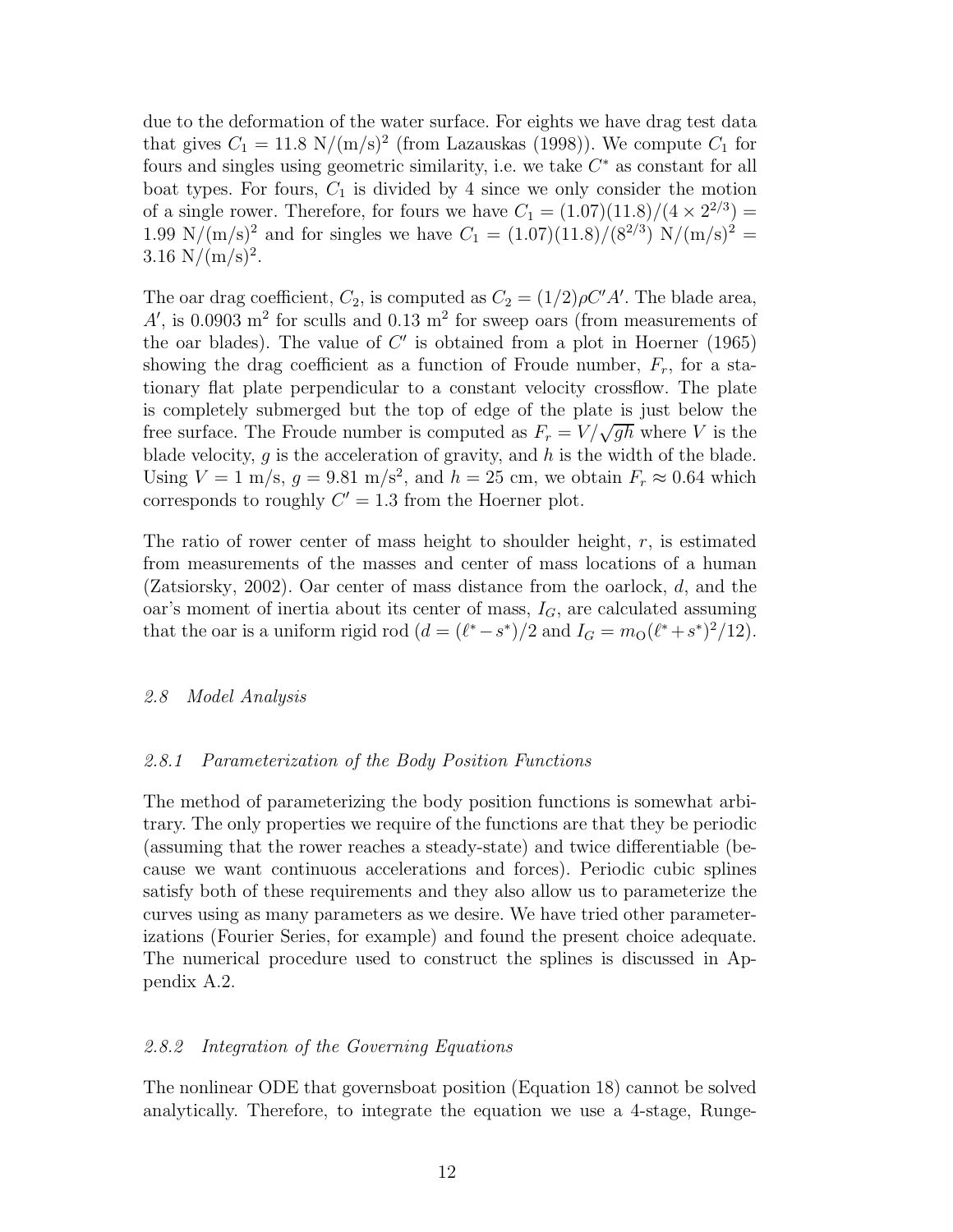Kutta method where the integration step size is held constant except near the spline knot times and near the transition times from recovery to drive and vice versa. In order to maintain the desired integration accuracy over the entire stroke period, we avoid integrating over the knot times (where the boat acceleration is nondifferentiable since the body accelerations are piecewise linear functions of time) by adjusting the integration step size so that we integrate to exactly these times. As a matter of convenience, the integration step size is chosen so that the integration times coincide exactly with the times at which the raw data is interpolated. Since the raw data we use is interpolated over fifty equal time intervals, we use an integration step size of  $h = T/(2 \times 50)$ where  $T$  is the stroke period. Using this step size and an arbitrary set of knot ordinates, convergence tests show that we are able to integrate boat velocity to within an absolute numerical error of  $10^{-6}$  m/s. Transition times between drive and recovery are determined accurately by an iterative process outlined in Appendix A.3.

We seek steady-state motions of the rower-boat-oars system since the data collected is more-or-less periodic. Since the coordination is parameterized by periodic cubic splines, periodicity of the rower-boat-oars system will occur with the proper choice of boat velocity at the start of one stroke (see Appendix A.4).

# 2.8.3 Data Collection

The measurements were conducted during on-water rowing in a competitive single scull and four without coxswain (Jeff Sykes & Associates Pty Ltd.) The fully rigged boat masses were 15.8 and 52 kg, respectively, and Dreissigacker racing oars were used (CONCEPT2 Inc., Vermont, USA). See Appendix A.5 for detailed descriptions of the measurement techniques and data analysis.

Two data sets are used to validate the model:

- (1) a set of women's singles; measured were 5 functions of time:  $\tilde{x}_{B/F}(t)$ ,  $\tilde{x}_{S/B}(t)$ ,  $\theta(t)$ ,  $F_{\text{hand}_{\theta}}(t)$ , and  $\dot{x}_{b}(t)$  and
- (2) a set of men's fours (without coxswain); measured were 4 functions of time:  $\tilde{x}_{\text{B/F}}(t)$ ,  $\theta(t)$ ,  $F_{\text{hand}_{\theta}}(t)$ , and  $\dot{x}_{\text{b}}(t)$ . We think of all derivatives and integrals of the measured quantities as measured data.

The functions  $\tilde{x}_{B/F}(t)$  and  $\tilde{x}_{S/B}(t)$  are the leg and back displacements from their positions at  $t = 0$ . That is,  $\tilde{x}_{B/F}(t) = x_{B/F}(t) - x_{B/F}(0)$  and  $\tilde{x}_{S/B}(t) =$  $x_{S/B}(t) - x_{S/B}(0).$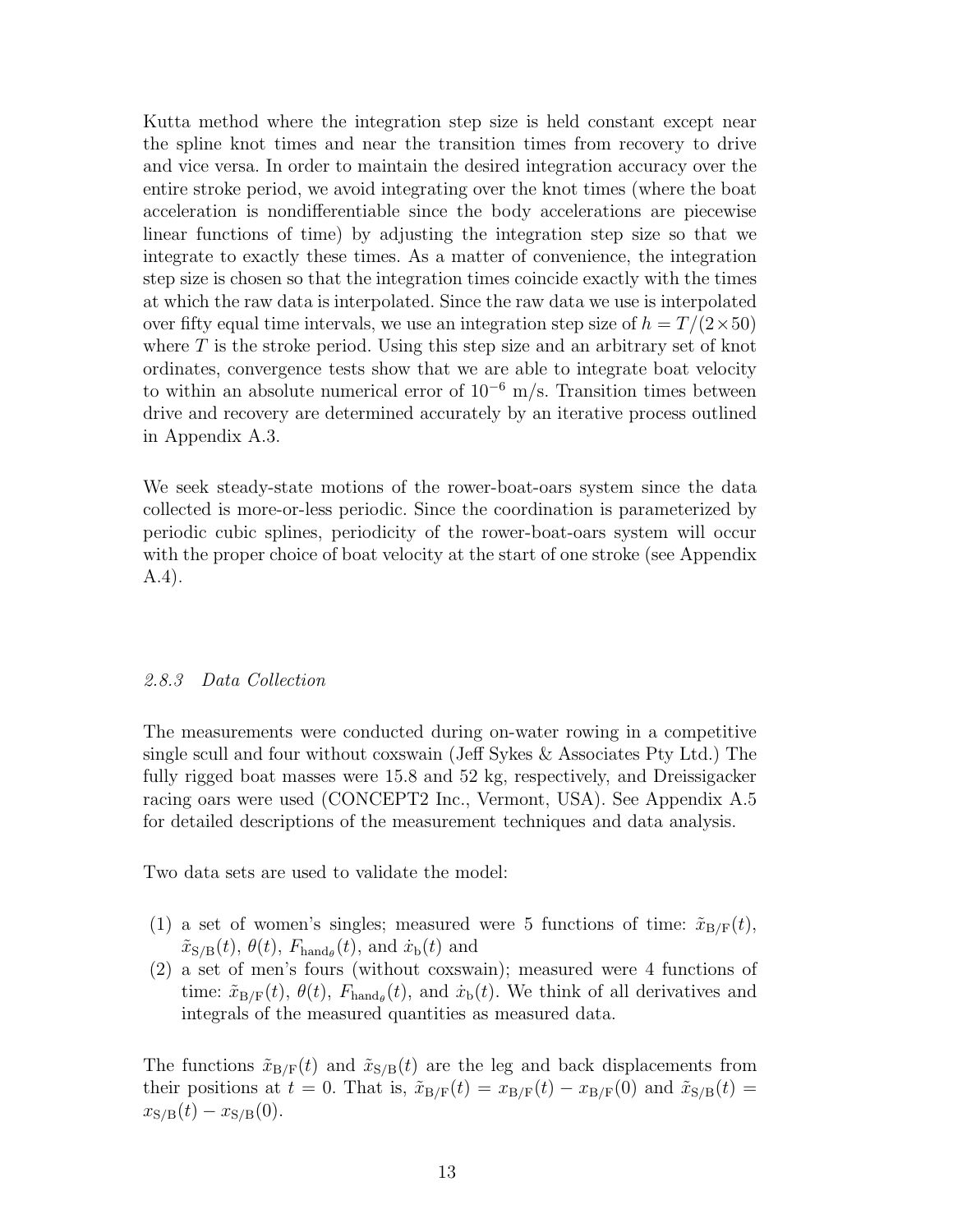#### 2.8.4 Measurement of Model vs. Data Error

We validate the model by showing how closely it can simulate the observed forces and motions observed. We quantify how well the simulated variables compare with the measured data using an analysis similar to that of McLean et al. (2003) wherein both kinematic and dynamic consistency between model and data is desired. The data collected have different scales and units and we have more data for singles than we do for fours. Therefore, we construct a measurement of error, J, between the model and on-water data that is unitindependent, reasonably scaled, and independent of the number of curves to be fitted. See Appendix A.6 for a detailed description of the function, J, used to quantify the net error. Appendix A.6 also describes how the coordination patterns (motions and, thus, through the governing equations, forces) are found.

#### 2.9 Root Finding Versus Minimization

Minimizing the net error,  $J$ , may turn out to be a root finding problem (with  $J = 0$  as a solution) depending on how many variables we fit. For clarification we define the following:

- $n_f$  = number of <u>f</u>unctions of time in the model. We count  $x(t)$ ,  $\dot{x}(t)$ , and  $\ddot{x}(t)$ together as one function of time. For this model,  $n_f = 10$  and the functions are listed in Equation 17.
- $n_e$  = number of independent equations to solve. These include momentum balance and kinematic constraint equations (as well as drag laws). We do not count  $v(t) = dx/dt$  and  $a(t) = dv/dt$  as equations for any kinematic variable x. For this model,  $n_e = 7$  and the equations are given by Equations 1–4, 6, 7, and 9.
- $n_v$  = number of variables (functions of time) measured in each data set. For data set 1 we have  $n_v = 4$  and for data set 2 we have  $n_v = 5$ .
- $n_u$  = number of measured variables used to evaluate the ultimate error. We will always evaluate the ultimate error using all  $n<sub>v</sub>$  measured variables so  $n_u = n_v$ .
- $n_m$  = number of measured variables used in the evaluation of J, i.e. used in the minimization of model versus on-water data error. We do not necessarily use all data for assessment of J because we want to know what data predicts what other data so  $n_m \leq n_u$ .
- $n_s$  = number of functions prescribed for the ODE solution. To obtain a unique, exact solution to the governing equations of our model,  $n_s \equiv n_f$  $n_e = 10 - 7 = 3$ . We always solve the ODE using  $n_s = 3$ . An alternative we don't use is to not solve the ODE explicitly and include the degree of ODE satisfaction as part of the error to be minimized in the curve fitting. Instead, we always solve the ODE exactly (to numerical precision) using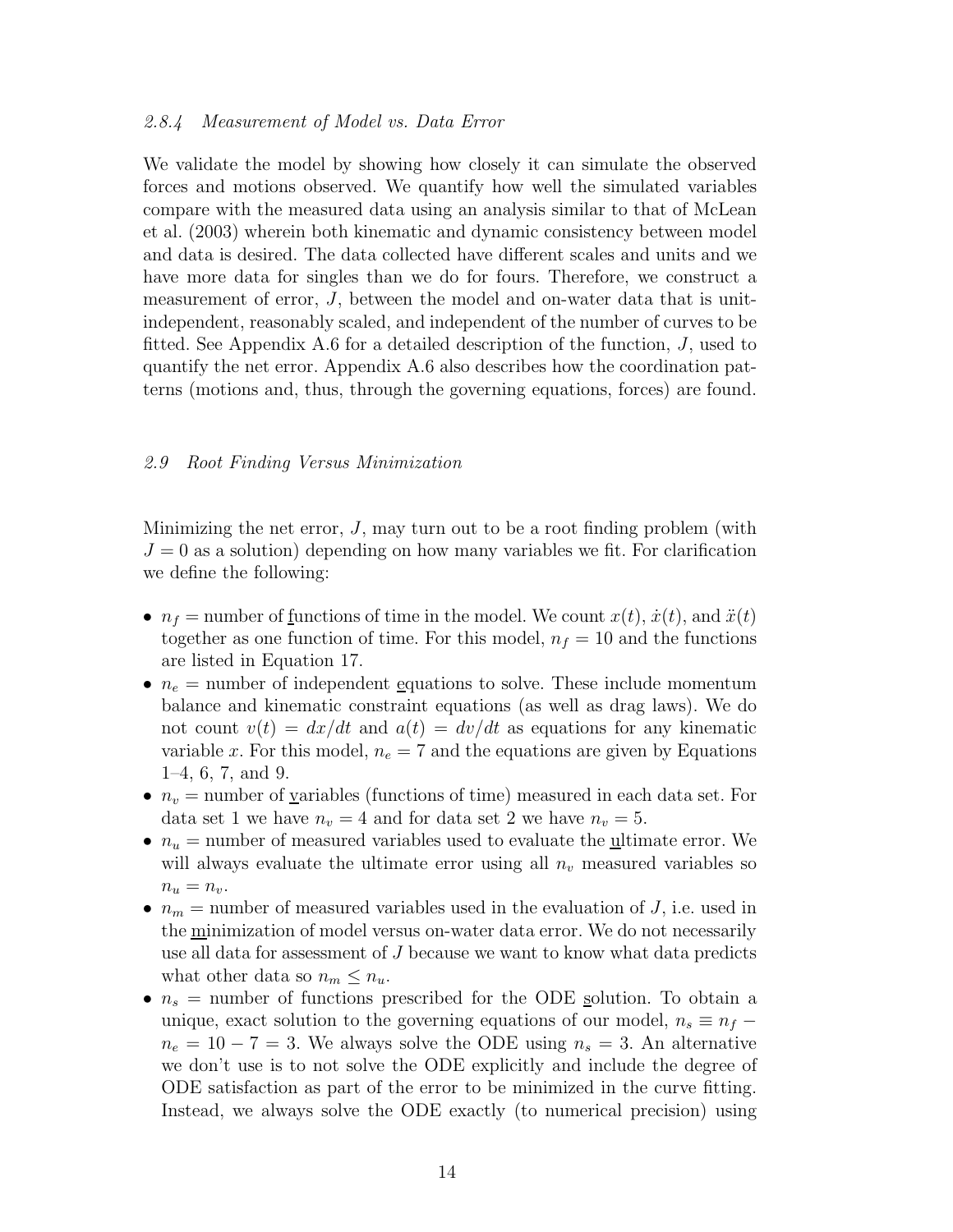prescribed functions  $(x_{\text{B/F}}(t), x_{\text{S/B}}(t), x_{\text{H/S}}(t))$  whether or not we have data for these functions. In other words, periodic ODE solution is a (pre-satisfied) constraint in our error minimization problem.

Since we need to specify 3 forces and/or accelerations (or positions/velocities) in order to solve the governing equations (Equation 17) we can generally fit the data exactly if we fit no more than 3 data variables  $(n_m \leq 3)$  and we parameterize each input function with at least as many parameters,  $n$ , as we have data points, N. The J-minimizing solutions will be unique if we fit at least three variables  $(n_m \geq 3)$  and at least one of these variables is one of the three body position functions  $(x_{\text{B/F}}, x_{\text{S/B}}, x_{\text{H/S}})$ . The latter condition is necessary due to the existence of a non-zero vector in the null space of the A-matrix in Equation 17 as mentioned earlier. If we fit more than 3 variables  $(n_m > 3)$ we cannot expect to drive  $J$  to zero no matter how many parameters we use to parameterize our input functions, unless the model and reality coincide exactly.

In all but one of our simulations we use  $n < N$  so in these cases we will always have  $J > 0$ . Furthermore, we always fit at least three variables and one of these variables is always  $\tilde{x}_{B/F}$  so we always have a unique minimal-J solution.

# 3 Results

Plots of force and motion time histories from the best fit simulation of singles using  $n_m = 5$  and  $n = 16$  (see Appendix A.7 for a discussion of the choice of n) along with the measured data are shown in Fig. 3 for Model 1. Agreement with the measured data is apparent in both the shape and magnitude of the time histories. The contributions to the fit error,  $J$ , are shown in the first row of Table 2 (trial a). The largest error is due to differences in oar angle while the smallest error is in the prediction of back position. The averages of the magnitudes of the residuals,  $R(\hat{Y}_j) = \sum_{j=1}^{N} |Y_{ij} - \hat{Y}_{ij}|/N$ , are also shown in the first row of Table 2. Using both models of the oar blade force, the residuals are less than 2.1° for oar angle, 0.35 cm for seat slide, 0.13 m/s for boat velocity, 11 N for oar handle force, and 0.11 cm for back position.

The average residual magnitudes and the error contributions to J from the best fit simulation of fours using  $n_m = 4$  and  $n = 16$  are shown in the fourth row of Table 2 (trial d). Again, the largest error contribution is from differences in oar angle while the best fit variable is leg position. As in the simulation of singles, we also find good agreement for fours. The averages of the residual magnitudes in this case are less than  $2.2^{\circ}$ ,  $0.26$  cm,  $0.15$  m/s, and  $26$  N for oar angle, seat slide, boat velocity, and oar handle force, respectively. Given the good agreement for both models, we use Model 1 in all subsequent simulations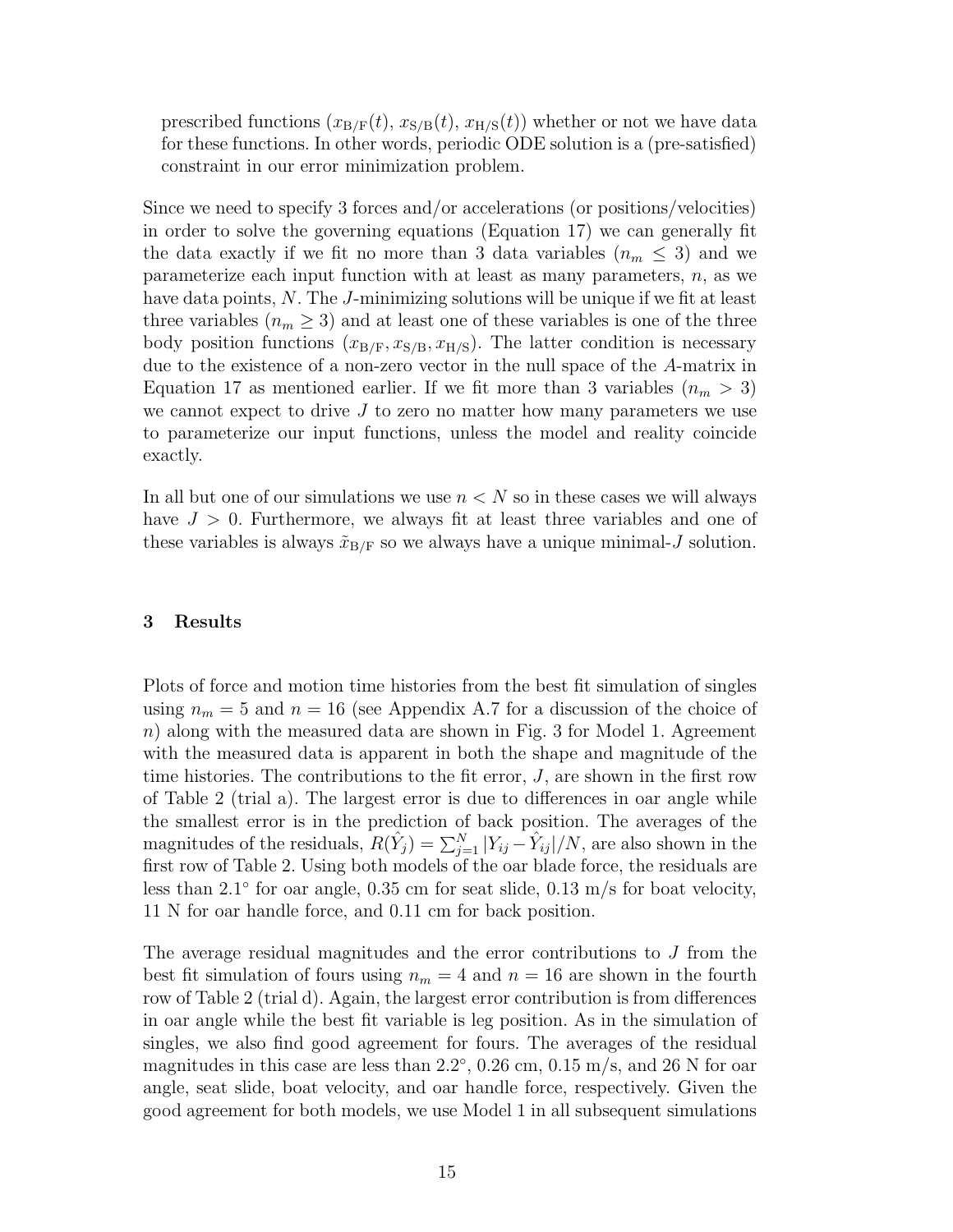

Fig. 3. Best fit. Comparison of the simulated and measured curves for the best fit simulation of singles where we fit all of the measured variables (see Table 2a). Here, we use Model 1 for the oar blade force and 16 parameters to define each coordination spline. The heavy, solid curves are the measured data while the thin, solid curves are the simulated results. The catch is indicated in each plot with a filled circle while the release is indicated with an open circle. Note that with a poor physical model we could only fit 3 of these curves at a time.

as it is conceptually simpler than Model 2.

# 4 Discussion

#### 4.1 Predicting Unfit Variables

A measure of the model's ability to well simulate observed forces and motions is how well it can predict unfit variables. We test the model's ability to do this by (1) fitting for all variables except for boat velocity ( $n_m = 4$  for singles,  $n_m = 3$  for fours) and (2) fitting for  $\tilde{x}_{B/F}$ ,  $\tilde{x}_{S/B}$ , and  $\theta$  for singles  $(n_m = 3)$ .

Fig. 4 shows the simulated and measured boat velocity resulting from fitting  $\tilde{x}_{\text{B/F}}$ ,  $\theta$ ,  $\tilde{x}_{\text{S/B}}$ , and  $F_{\text{hand}_{\theta}}$  for singles. The resulting errors are listed in the second row of Table 2 (trial b). We notice from the table that, compared with the case when we fit all measured variables, the fits to  $\tilde{x}_{B/F}$ ,  $\theta$ ,  $\tilde{x}_{S/B}$ , and  $F_{\text{hand}_{\theta}}$  are slightly better while the error contribution due to differences in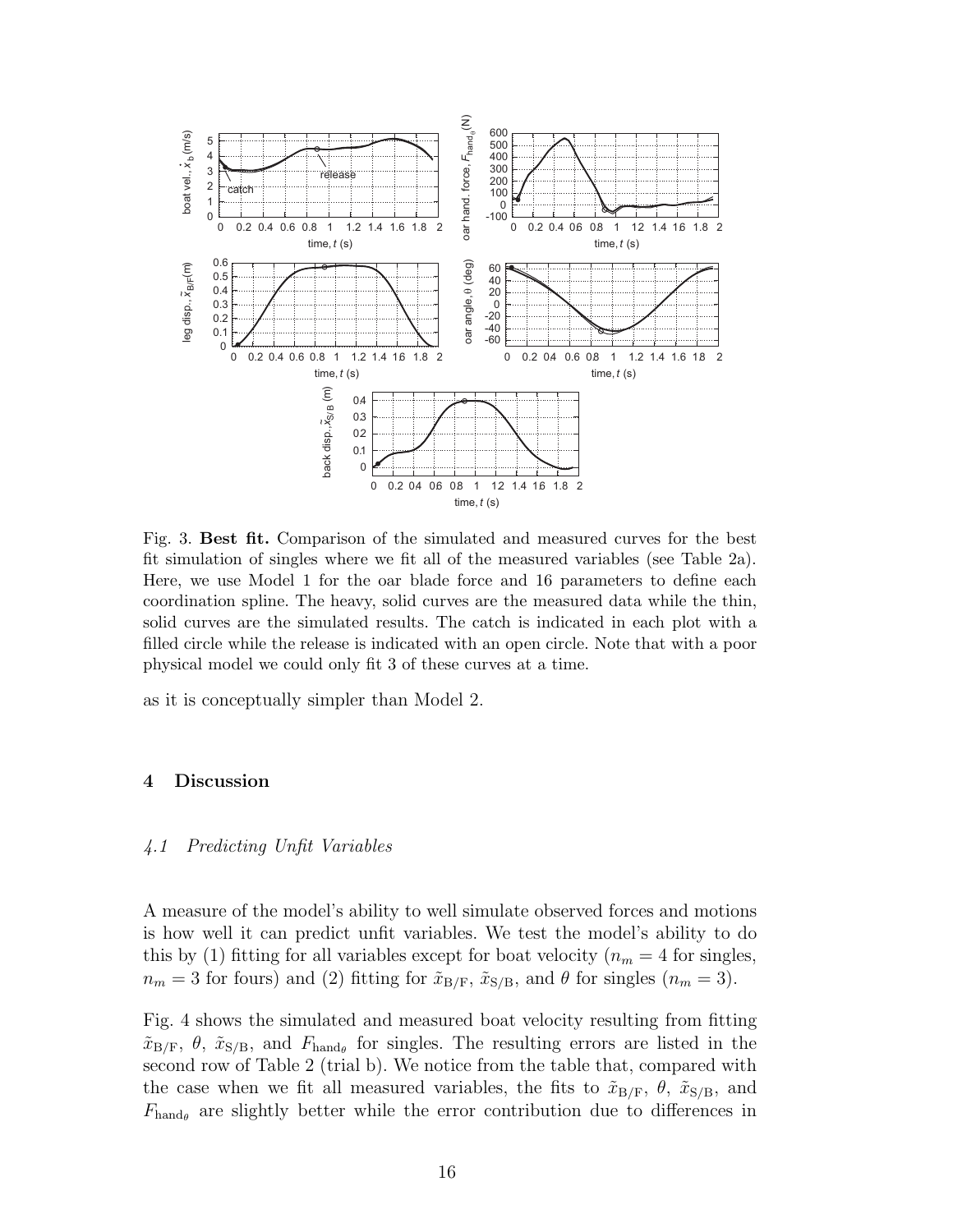Table 2

Listed are the errors,  $R(\hat{Y}_j)$  and  $E(\hat{Y}_j)$ , in the prediction of the measured variables,  $\hat{Y}_j$ , for all minimizations performed to validate the model.  $R(\hat{Y}_j)$  is the average residual magnitude and  $E(\hat{Y}_j)$  is the error contribution to J for variable  $\hat{Y}_j$  (see Appendix A.6). The penultimate column indicates which variables are fitted in each minimization. The ultimate error is the weighted sum of the errors,  $E(\hat{Y}_j)$ , divided by the number of measured variables. (Note: \* is the error when a penalty is added for roughness in the leg and back position curves.)

| trial          | data set       | $\hat{Y}_i$                         | $R(\hat{Y}_i)$         | $E(\hat{Y}_i)$ | fitted?              | ultimate error     |
|----------------|----------------|-------------------------------------|------------------------|----------------|----------------------|--------------------|
| $\mathbf{a}$   | $\mathbf{1}$   | $\dot{x}_{\rm b}$                   | $0.053048 \text{ m/s}$ | 0.00023121     | fit                  | 0.00024192         |
|                |                | $\tilde{x}_{\text{B/F}}$            | $0.003162 \text{ m}$   | 0.00004363     | fit                  |                    |
|                |                | θ                                   | $2.01887$ deg          | 0.00065243     | fit                  |                    |
|                |                | $F_{{\rm hand}_{\theta}}$           | 6.43392 N              | 0.00027439     | fit                  |                    |
|                |                | $\tilde{x}_{\rm S/\!\underline{B}}$ | $0.000925$ m           | 0.00000797     | $\operatorname{fit}$ |                    |
| $\mathbf b$    | $\mathbf{1}$   | $\dot{x}_{\rm h}$                   | $0.079532 \text{ m/s}$ | 0.00050840     | predicted            | 0.00027935         |
|                |                | $\tilde{x}_{\rm B/F}$               | $0.001194$ m           | 0.00000932     | fit                  |                    |
|                |                | θ                                   | 1.87307 deg            | 0.00055312     | fit                  |                    |
|                |                | $F_{\text{hand}_{\theta}}$          | $7.76152$ N            | 0.00032128     | fit                  |                    |
|                |                | $\tilde{x}_{\rm S/B}$               | $0.000600$ m           | 0.00000462     | fit                  |                    |
| $\mathbf{c}$   | $\overline{1}$ | $\dot{x}_{\rm b}$                   | $0.392070 \text{ m/s}$ | 0.00904122     | predicted            | 0.00353617         |
|                |                | $\tilde{x}_{\text{B/F}}$            | $0.000451$ m           | 0.00000127     | fit                  |                    |
|                |                | $\theta$                            | $0.099239 \deg$        | 0.00000138     | fit                  |                    |
|                |                | $F_{{\rm hand}_{\theta}}$           | 36.0826 N              | 0.00865295     | predicted            |                    |
|                |                | $\tilde{x}_{\mathrm{S/B}}$          | $0.000580$ m           | 0.00000407     | fit                  |                    |
| $\rm d$        | $\overline{2}$ | $\dot{x}_{\rm b}$                   | $0.145617 \;{\rm m/s}$ | 0.00072300     | $\operatorname{fit}$ | 0.00096626         |
|                |                | $\tilde{x}_{\rm B/F}$               | $0.002577~\mathrm{m}$  | 0.00003078     | fit                  |                    |
|                |                | θ                                   | $2.18270 \text{ deg}$  | 0.00101337     | fit                  |                    |
|                |                | $F_{\rm hand}_{\theta}$             | 25.5341 N              | 0.00213842     | fit                  |                    |
| $\mathbf e$    | $\overline{2}$ | $\dot{x}_{\rm b}$                   | $1.74873 \text{ m/s}$  | 0.04726161     | predicted            | 0.02284396         |
|                |                | $\tilde{x}_{\rm B/F}$               | $0.002577$ m           | 0.00003112     | fit                  |                    |
|                |                | $\theta$                            | $0.552746 \text{ deg}$ | 0.00006355     | fit                  |                    |
|                |                | $F_{{\rm hand}_{\theta}}$           | 17.9031 N              | 0.00148194     | fit                  |                    |
| $\overline{f}$ | $\overline{2}$ | $\dot{x}_{\rm b}$                   | $0.361990 \text{ m/s}$ | 0.00439295     | predicted            | $0.0038239^{\ast}$ |
|                |                | $\tilde{x}_{\text{B/F}}$            | $0.012922 \text{ m}$   | 0.00059961     | fit                  |                    |
|                |                | Ĥ                                   | $1.90408 \deg$         | 0.00069936     | fit                  |                    |
|                |                | $F_{{\rm hand}_{\theta}}$           | 23.9773 N              | 0.00196224     | fit                  |                    |

boat velocity more than doubles. Despite the increased error in the prediction of boat velocity, the average of the residual magnitudes are still small ( $\approx$ 0.08 m/s  $\Rightarrow \approx 2\%$ ). In fact, the differences between the predicted velocities for these cases are almost indistinguishable (compare the predicted velocity curves in Figs. 3  $(n_m = 5)$  and 4  $(n_m = 4)$ .

The results after fitting  $\tilde{x}_{B/F}$ ,  $\theta$ , and  $F_{hand_{\theta}}$  for fours are listed in the fifth row of Table 2 (trial e). As explained in Section 2.9, the fits to  $\tilde{x}_{B/F}$ ,  $\theta$ , and  $F_{hand_{\theta}}$ are good, with the fit to  $\theta$  being much better than that obtained when we fit all measured variables. However, the boat velocity is predicted rather poorly.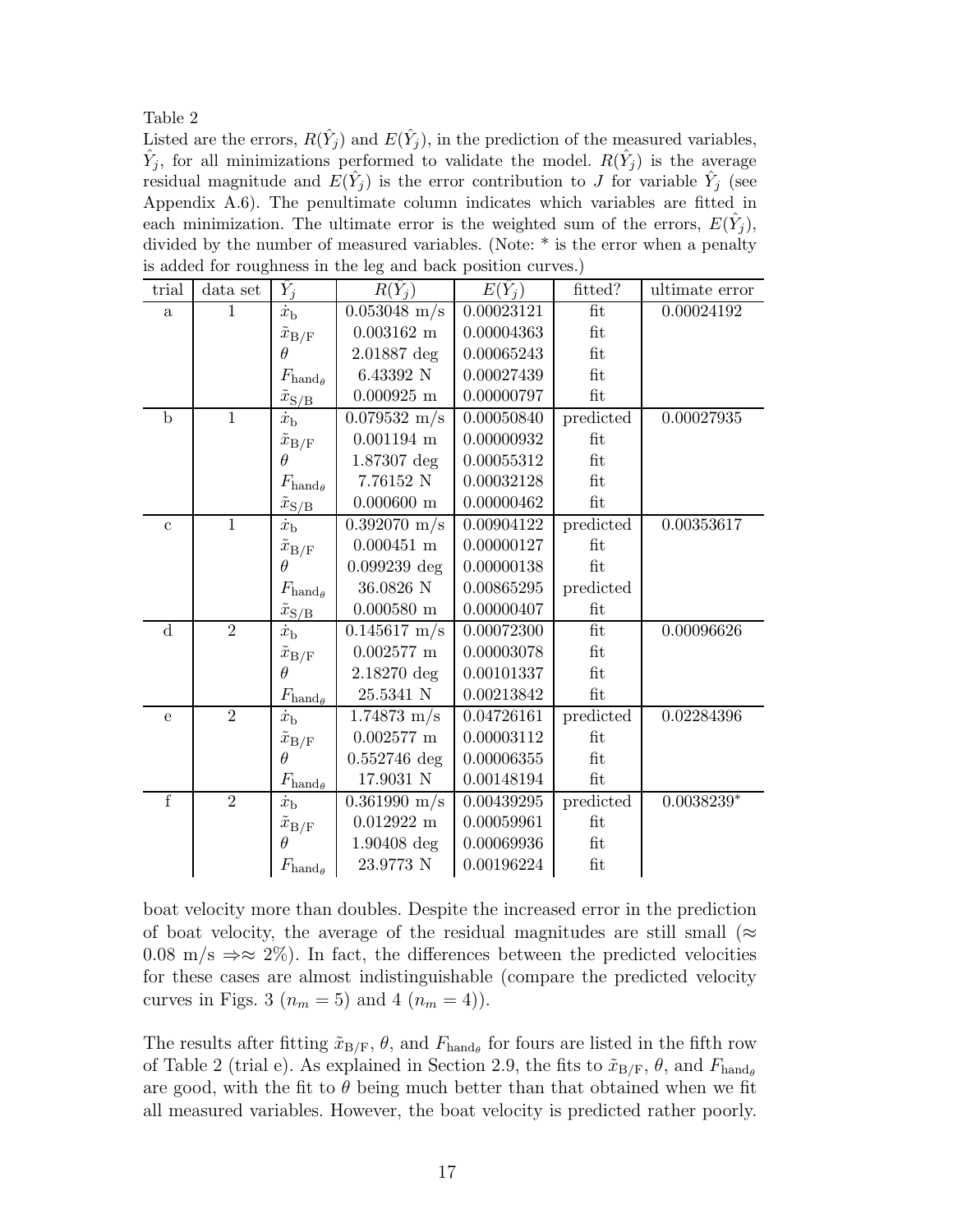

Fig. 4. Predicting boat velocity. Comparison of simulated (thin curves) and measured (heavy curves) results from the best fit simulation of singles where we fit  $F_{\text{hand}_{\theta}}$ ,  $\tilde{x}_{B/F}$ ,  $\theta$ , and  $\tilde{x}_{S/B}$  ( $n_m = 4$ ) (see Table 2b; boat velocity is *predicted*, not used in the fit). Here we see slightly less agreement with boat velocity than in the case when we fit for all variables. Nevertheless, the agreement is still good even though we don't fit for boat velocity and we don't reward smoothness in the body positions.

The predicted back velocity and acceleration curves contain several oscillations which contribute greatly to the poor prediction of boat velocity. The seat slide velocity and accelerations curves also contain oscillations, although they are not as pronounced as those in the back kinematic profiles. To get rid of these oscillations we added a penalty for non-smooth curves by minimzing J ∗ (see Appendix A.6). The model now does a reasonable job of predicting boat velocity (see plots in Cabrera (2005)). However, the predicted average boat velocity differs from the measured average velocity by about 0.37 m/s  $(\approx 5\% \text{ of } 5.90 \text{ m/s})$ . This discrepancy is most likely due to our choices of model constants, in particular, the oar drag coefficient and assumed location of the resultant blade force. Our predictions of all other variables are slightly worse as a result of penalizing roughness.

Another test of the model is to fit only three variables for singles and to see how well the model can predict the remaining measured variables. The resulting errors after fitting  $\tilde{x}_{B/F}$ ,  $\theta$ , and  $\tilde{x}_{S/B}$  for singles (and trying to predict boat velocity and hand force) are shown in the third row of Table 2 (trial c). The largest error contribution is from differences in  $F_{\text{hand}_{\theta}}$ . This error represents deficiencies in our model or parameter values. The shape of the velocity curve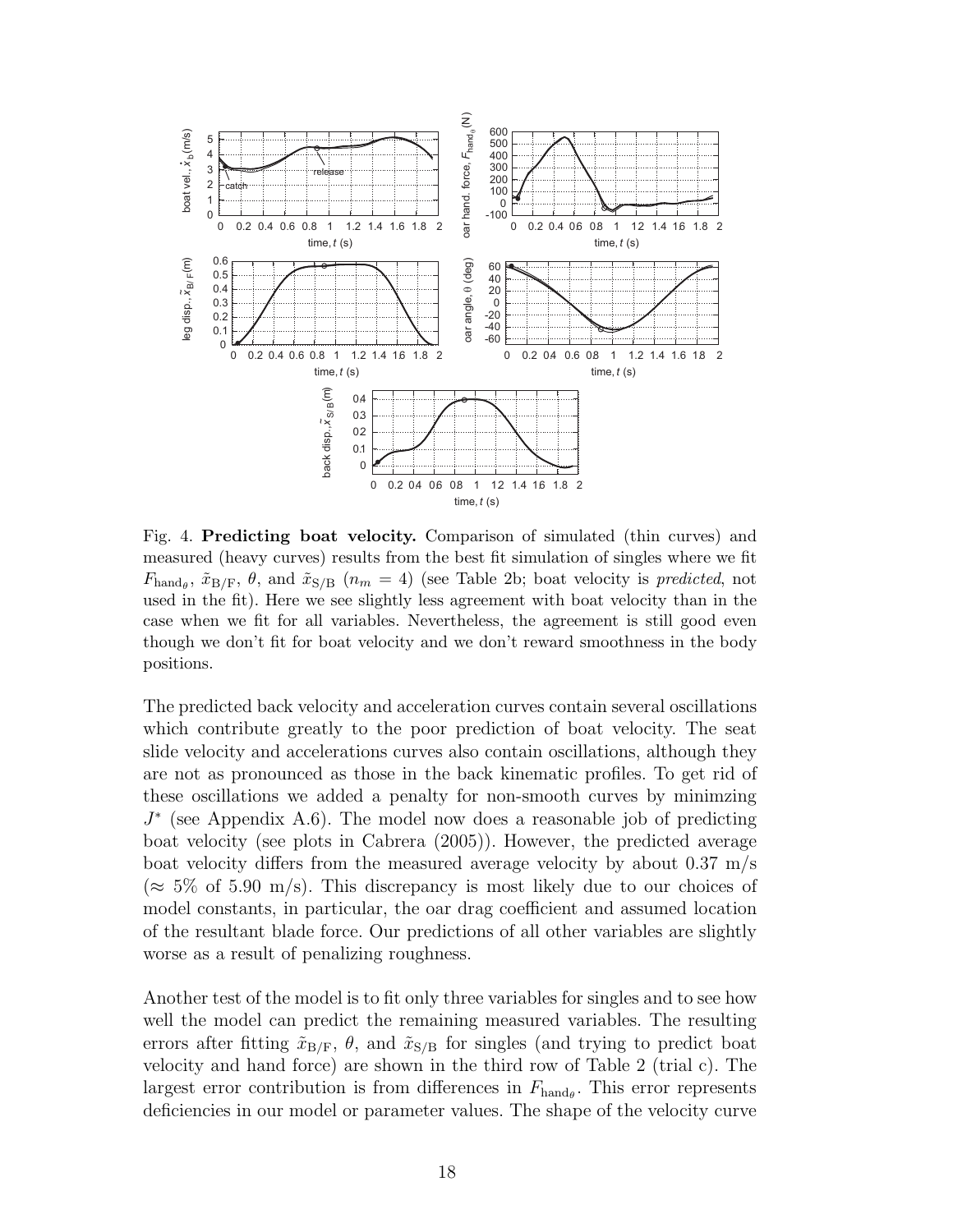matches the measured curve well but the simulated average speed is less than the measured average speed  $(3.83 \text{ m/s}$  compared to 4.18 m/s). The peak oar handle force and the magnitude of the force during the recovery are matched well by the model but the shape and magnitude of the time histories during the drive do not agree well.

# 4.2 Fitting False Data

If the fits we obtain are a result of good curve fitting (as opposed to good modelling) then we should be able to obtain good fits to false data. We test the model in this manner by adding a sine wave to the boat velocity data for singles and finding best fits to this corrupted data for various amplitudes of the sine wave. Fig. 5a shows the value of  $J_{\text{min}}$  versus the amplitude of the corrupting sine wave. In general, perturbations to the velocity data decrease the quality of fit. We see in Fig. 5b that the minimization ignores the corrupted velocity (despite the penalty for lack of fit) and captures the original uncorrupted velocity. These results suggest that the fits we obtain are not the result of performing good curve fitting but rather the result of having a good model.

# 4.3 Sensitivity Analysis: How the fit depends on mechanical constants

Some model parameters (Table 2.7) are estimated since they were not measured when the force and kinematic measurements were taken. These estimates seem to be reasonable as we observe good agreement between simulation and measurements. However, it is possible that even better agreement may be achieved if we use different and, perhaps, more accurate values for these parameters. Fig. 6 shows plots of net error,  $J_{\text{min}}$ , versus select model parameters for the simulation of singles. A single point on any one of these plots is generated by minimizing  $J$ , letting the rower's coordination and the oarlock fore-aft positioning be variable while fixing all other parameters to their values as listed in Table 2.7, except for the parameter indicated on the horizontal axis in each plot. The value of this parameter is held fixed during the minimization but is different from its nominal value. The filled circles in each plot correspond to the value of  $J_{\text{min}}$  when using the parameter listed in Table 2.7. The choices of  $C_1$ , r, and  $m<sub>b</sub>$  appear to be nearly optimal. If we do not account for wave drag (i.e. we take out the factor of 1.07 when calculating  $C_1$ ), the boat drag coefficient reduces to  $C_1 = 2.95$  N/(m/s)<sup>2</sup> and we obtain slightly worse fits to oar handle force and oar angle. So it seems that accounting for wave drag is somewhat important.

We can achieve a slightly better fit if we choose  $m_{\rm b} = 24$  kg (instead of 19.7 kg). This change corresponds to a boat added-mass of 4.3 kg which is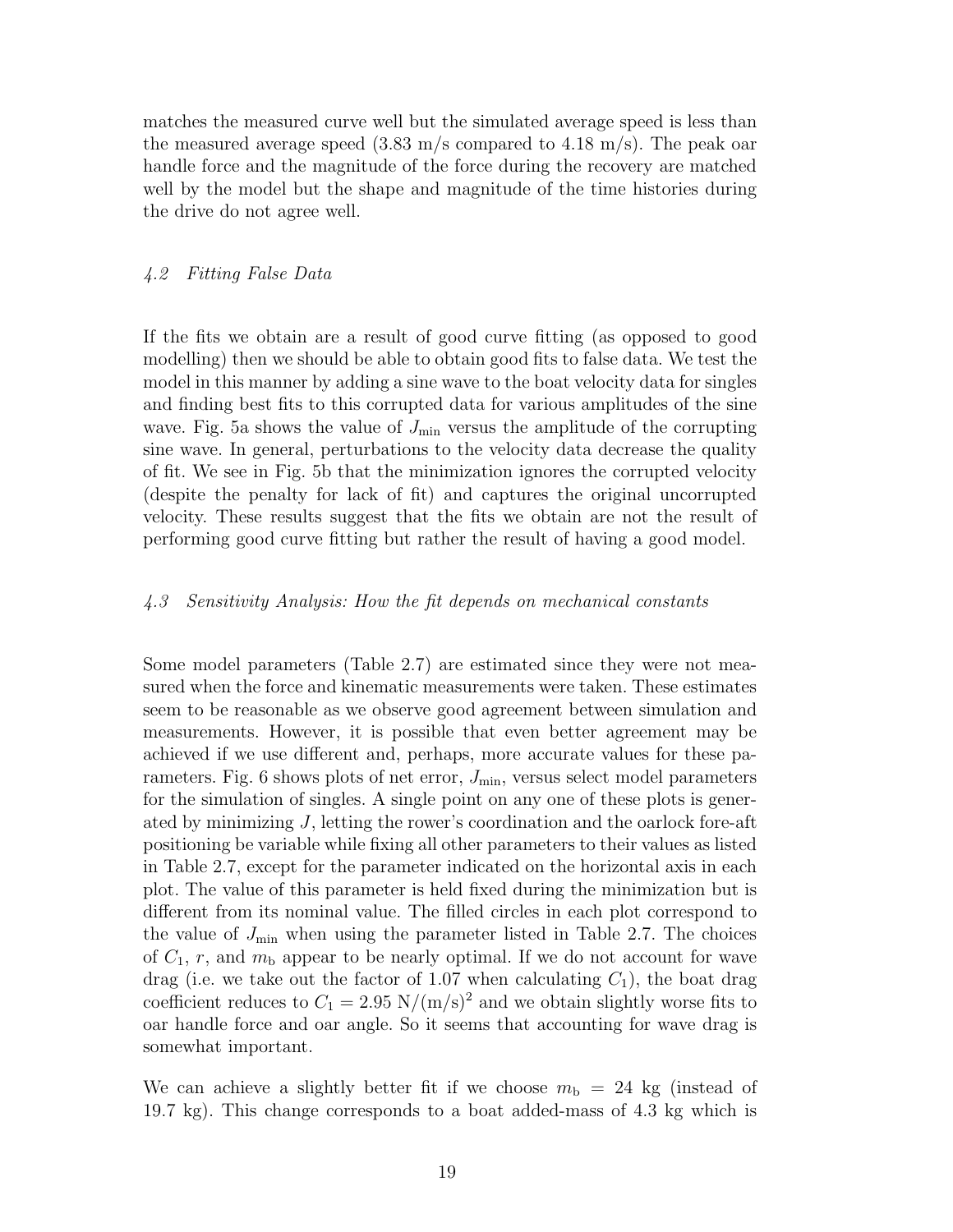

Fig. 5. Fitting corrupted data. (a) Plot of error,  $J_{\text{min}}$ , versus the amplitude of the sine wave corrupting the boat velocity data for singles. The filled circle is the fit to the uncorrupted data. (b) Comparison of simulated (thin curves) and measured (heavy curves) results from the best fit simulation of singles where we fit all measured variables while corrupting the boat velocity data by the addition of the term:  $0.50 \sin(2\pi t/T)$  m/s. The dashed curve in the velocity plot is the original uncorrupted data. Note how the minimization essentially ignores the corruption term. 20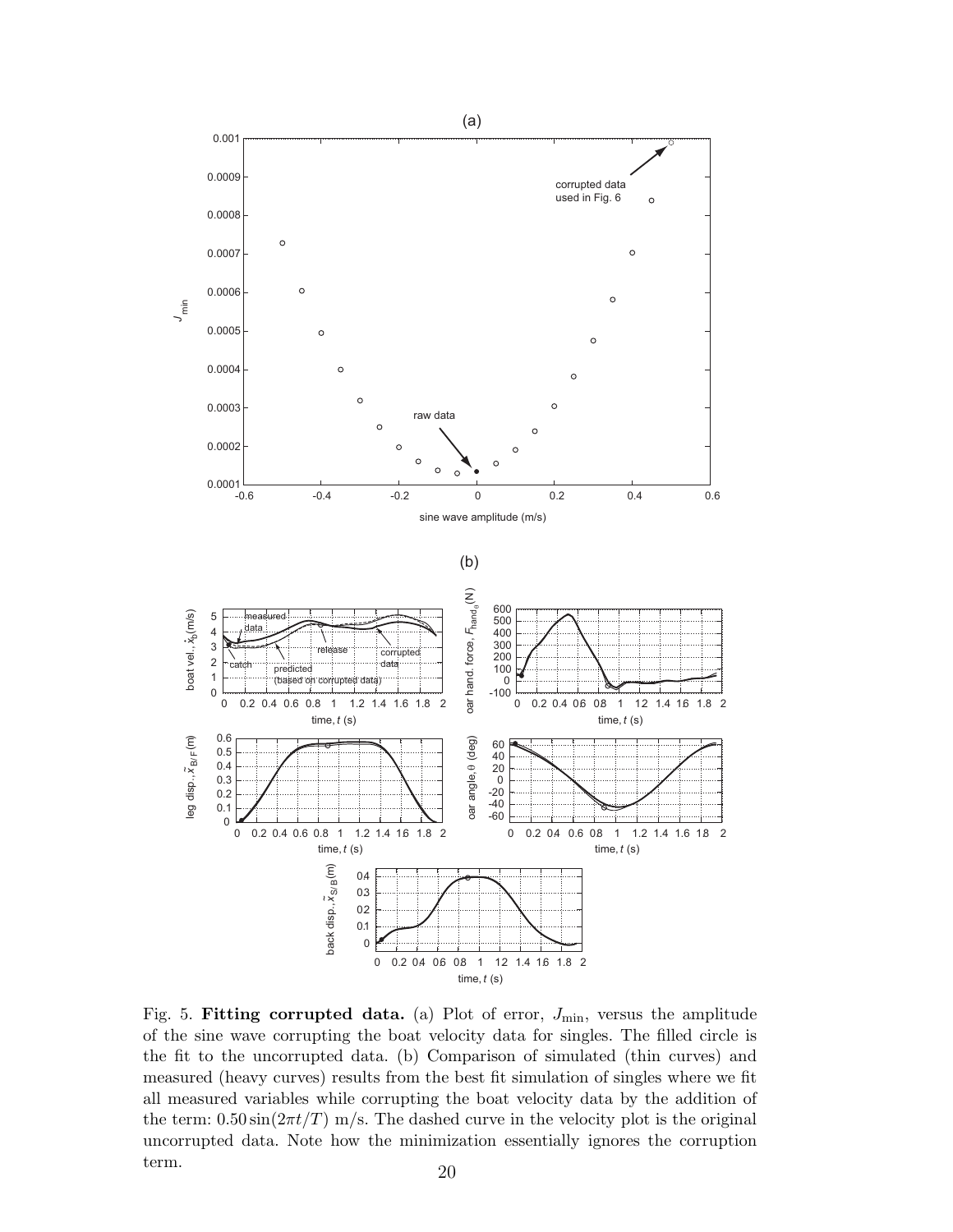

Fig. 6. Plots of  $J_{\text{min}}$  versus a single parameter value as the parameter is varied about the nominal values shown in Table 2.7. The filled circles correspond to the value of  $J_{\text{min}}$  at the nominal parameter values.

about 4.3% of the displaced mass but, still, a small percentage. Alternatively, instead of considering boat added-mass being due to fluid effects, we can think of it as being a fraction of the rower's mass put into the boat rather than into the rower's gut (not all of the rower's mass moves with the gut; for example, the rower's feet are attached to the boat and, thus, should probably be considered part of the boat). Taking 3.25 kg ( $\approx 35\%$  of the foot and calf mass) of the rower's mass and putting it into the boat gives us a slightly better fit  $(J_{\text{min}} = 0.0002323654)$ .

However, the value of  $C_2$  which minimizes the net error is about 2.4 times the nominal value we used. Using this near-optimal value of  $C_2$ , the best fit simulation results in a better prediction of oar angle  $(E(\theta))$  is halved). Fig. 7 shows the path of the oar blade tip for three cases: (1) using the measured data, (2) using the nominal value of  $C_2$ , and (3) using a value of  $C_2$  that is 2.4 times the nominal value. Using a larger  $C_2$ , we see that the model does a better job of predicting the actual path of the blade tip. Wang (2005) notes that during the transient motion of a plate accelerated from rest to a constant velocity, the maximum lift force is about 50% greater than the average lift force during steady-state. This suggests that larger values for  $C_2$  and  $C_L^{\max}$  should be used in our model. However, it is not certain that the lack-of-fit of the oar angle is necessarily due to a poor choice of  $C_2$ . The fact that the deviations between the predicted and measured angle are greatest near the catch and release indicate that perhaps our enforcement of the instantaneous transition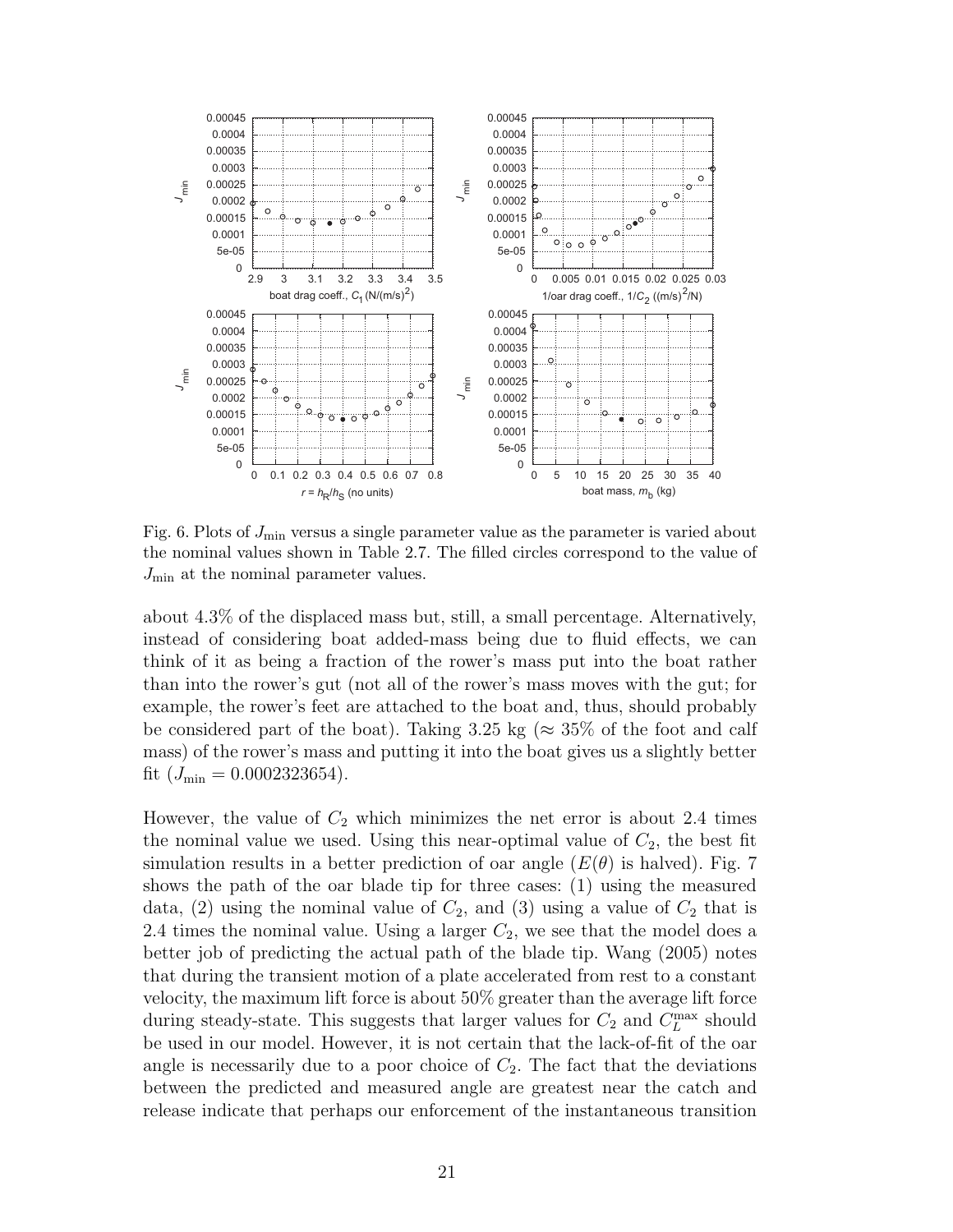

Fig. 7. Shown are traces of the tip of the oar blade (as viewed from above the water surface) (1) as indirectly inferred from boat velocity and oar angle data for singles (indicated by the heavy, solid line), (2) from the best fit simulation of singles using the oar drag coefficient in Table 2.7 (indicated by the thin, solid line), and (3) from the best fit simulation of singles using an oar drag coefficient 2.4 times the value of that in Table 2.7 (indicated by the dashed line).

from drive to recovery (and vice versa) when the blade normal velocity is zero is imperfect.

# 4.4 Unnecessary Improvements and Destructive Simplifications

# 4.4.1 Use  $C_D = \infty$ ?

If the blade did not slip during the drive, it would cut through the water (following a tractrix) so that its velocity has a component only in the  $\hat{\mathbf{e}}_r$ -direction (see Fig. 1). Since the  $\hat{\mathbf{e}}_{\theta}$ -component of the blade velocity would be zero, we would have  $\mathbf{v}_0 \cdot \hat{\mathbf{e}}_{\theta} = \ell \dot{\theta} + \dot{x}_b \cos \theta = 0$ . Differentiating this equation with respect to time gives us the following expression for the boat's acceleration,  $\ddot{x}_{\rm b}$ :

$$
\ddot{x}_{\rm b} = \frac{\dot{x}_{\rm b}\dot{\theta}\sin\theta - \ell\ddot{\theta}}{\cos\theta}.\tag{19}
$$

This would be equivalent to setting  $C_D = \infty$  for the oar blade. So, enforcing the no-slip condition leads to the boat's motion being determined by the kinematics of the oar rather than the oar blade force, boat drag, or any masses. We determine the best fit to the singles data while enforcing the no-slip condition to determine whether or not the simplification produces similar results as the case when we allow for slip. The resulting best fit to all of the data  $(n_m = 5)$ for singles is shown in Fig. 8. The force applied at the oar handle is predicted rather poorly during the drive phase even though the remaining variables are well-predicted throughout the stroke. The predicted peak force applied at the oar handle is nearly twice that of the maximum measured force and there is a marked rise and fall of the force during the initial moments of the drive that is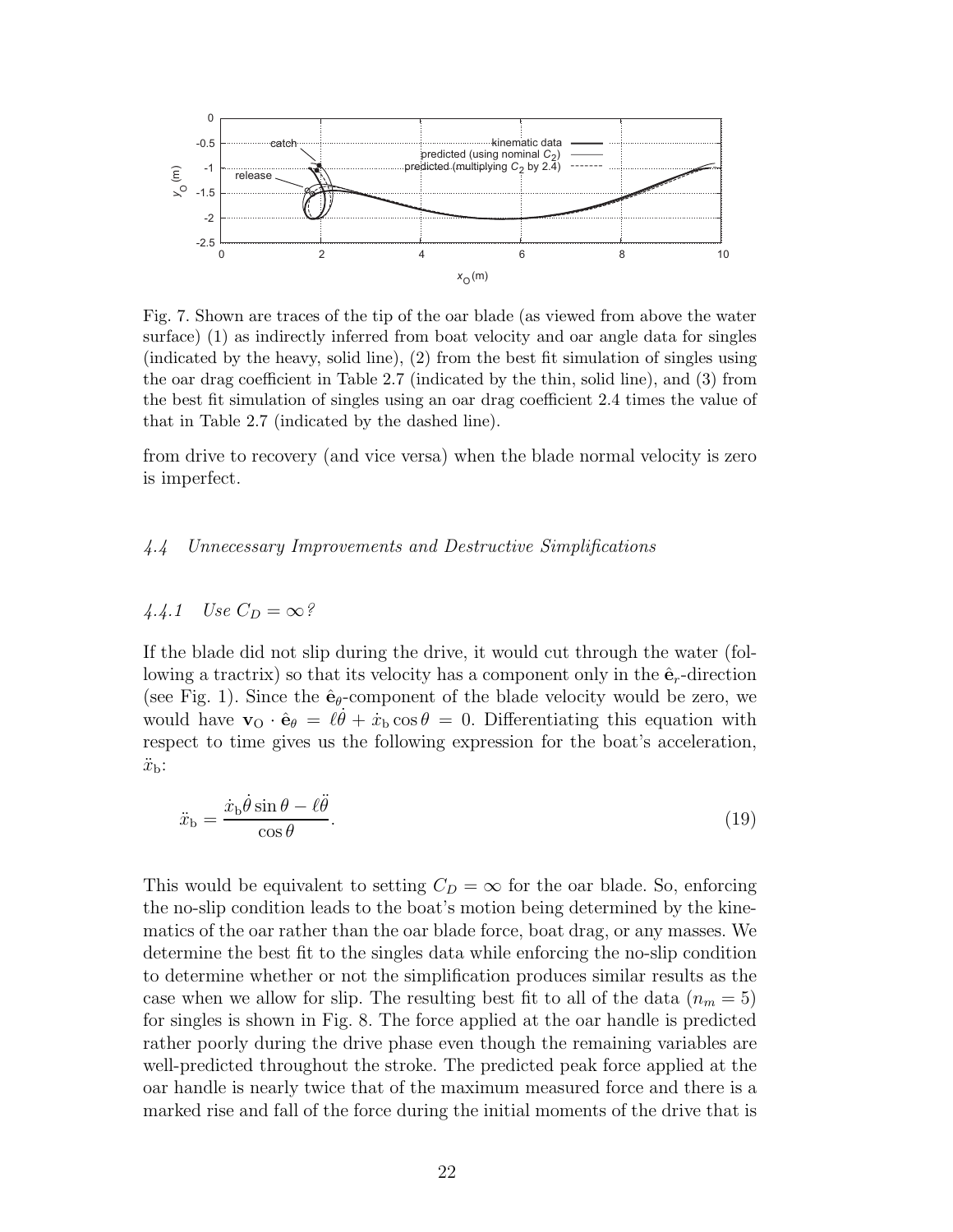

Fig. 8. Comparison of the simulated (thin curves) and measured (heavy curves) results from the best fit simulation of singles while enforcing no-slip of the oar blade. The oar handle force is poorly predicted in this case while the remaining variables are still well-predicted.

not seen in practice. Thus, the no-oar-slip simplification would prove to have a high cost in terms of model error.

# 4.4.2 Allowing for Oar Flexibility

In our model we assume a rigid oar. However, a study performed by Brearley & de Mestre (1998) shows that oars may bend anywhere from 2 to 7 degrees during on-water rowing, depending on oar type (sculls/sweeps) and stroke rate. We investigate the possible improvement of our model (better fits) by allowing for oar flexibility. We assume the oar is composed of two rigid rods (the inboard and outboard) with inertia, hinged together at the hinge with a torsional spring. The moment,  $M$ , applied to each rod by the spring is modelled as  $M = K\Delta\theta$  where K is a constant and  $\Delta\theta$  is the relative angle between the inboard and outboard. Due to the additional degree of freedom (the relative angle), there is an additional governing equation which is derived by taking angular momentum balance for the outboard portion of the oar about the oarlock. This gives us an equation for the relative angular acceleration of the two rods,  $\Delta\theta$ . Since the spring constant, K, is not known, it is included as a variable parameter. Fig. 9 shows the resulting best fits to all of the data for singles using  $n = 16$ . The value of the minimized cost function is  $J_{\text{min}} = 0.00038239$  and the error contributions to J are  $E(\dot{x}_{\rm b}) = 0.00004755, E(F_{\rm hand}_{\theta}) = 0.00009349,$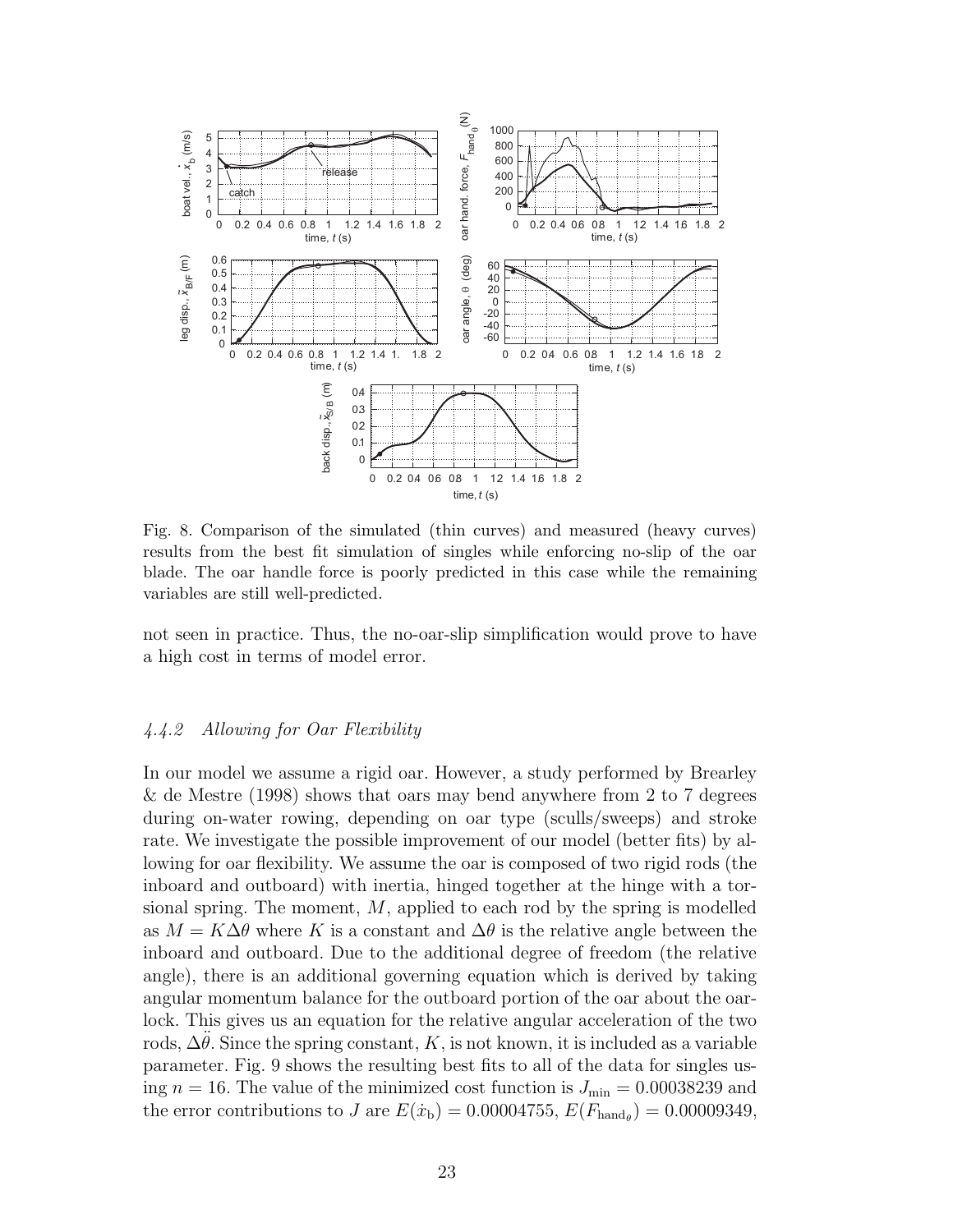

Fig. 9. Comparison of simulated and measured results from the best fit simulation of singles while accounting for oar flexibility. The addition of this flexibility does not improve the overall fit to the data so we deem this added improvement unnecessary.

 $E(\tilde{x}_{B/F}) = 0.00000730, E(\theta) = 0.00006123$ , and  $E(\tilde{x}_{S/B}) = 0.00000160$ . Comparing these errors with those of the best fit simulation using a stiff oar (Table 2a) we conclude that the addition of oar flexibility is an unnecessary improvement for fitting purposes.

# 4.5 Kinematic Complexity

One of the major simplifications is the pair of assumptions that (a) the resultant oar handle force is parallel to the boat and (b) the arms are parallel to the boat. Observation of real rowers shows this to be a drastic (perhaps over-) simplification. However, introducing force and motion of the arms not parallel to the boat would require more new assumptions than we thought would be useful.

# 5 Conclusion

We have constructed a model of rowing that does a reasonable job of imitating the forces and kinematics observed in actual rowing through comparison with documented data. The model accurately reproduces these forces and motions,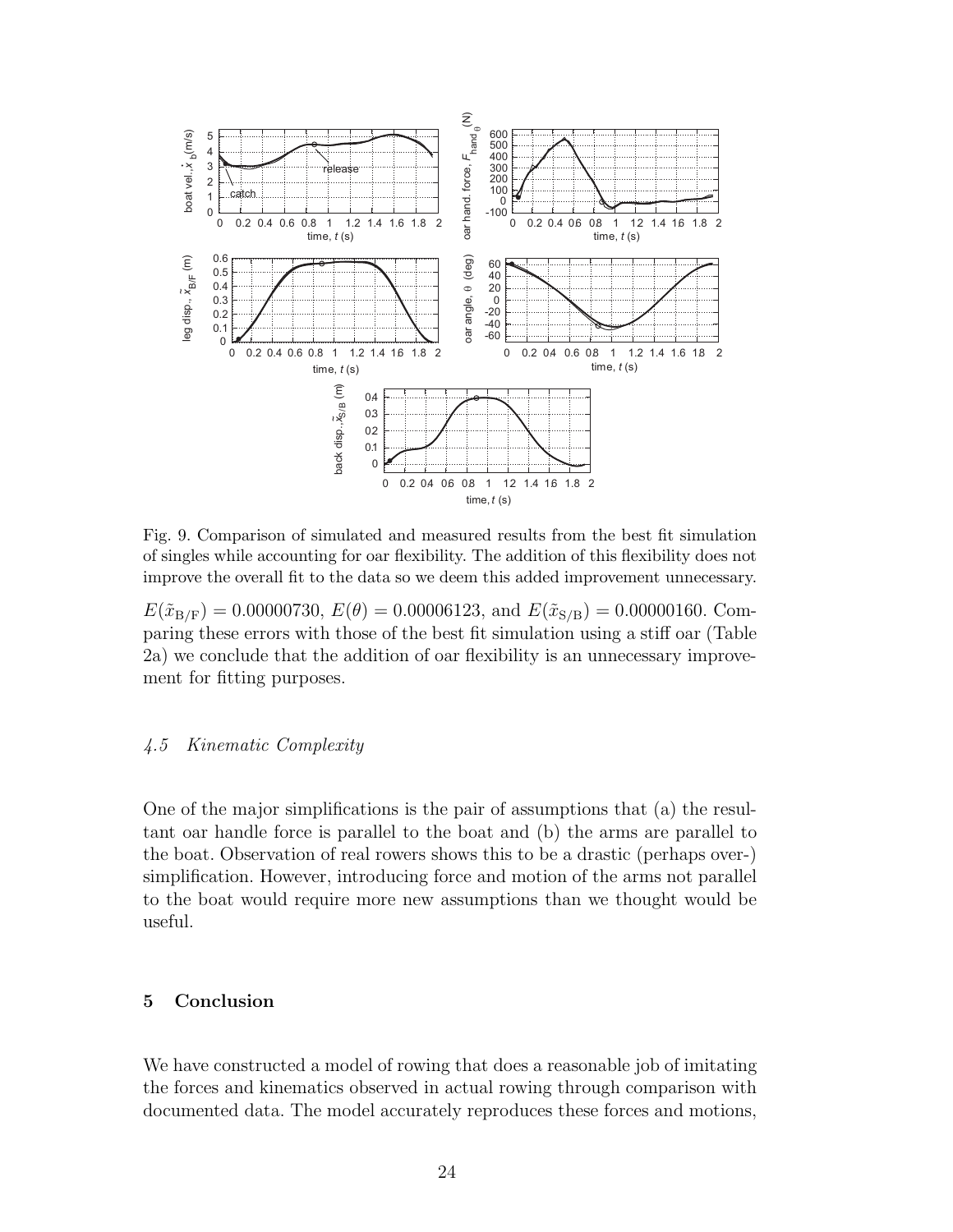even those not included in the fit. Allowing oar slip proves to be necessary for accurately predicting the force generated at the oar handle. Allowing for oar flexibility, while making the model more realistic, does not result in better predictions.

The model seems promising for various rowing investigations such as: (1) using optimization to predict the coordination patterns that maximize boat speed subject to various biological constraints, (2) to determine the broadness of coordination and other system variables near an optimum to see what additional ingredients must be included in our optimization problem to predict the stereotypical legs-back-arms coordination pattern in rowing, and (3) to determine rigging changes for a boat with differently sized rowers or how coxswain motions might make a boat go faster.

# Acknowledgements

The authors would like to thank William Atkinson and Leo Lazauskas for their helpful comments.

# A Appendices

# A.1 Previous Rowing Models

Recent rowing models that resemble Alexander's are those of Pope (1973), van Holst (2004), and Atkinson (2004). All of these models assume 1D momentum balance (yet account for large oar angles) and quadratic force-velocity relationships to model boat drag. To model the oar blade force, Pope uses Alexander's model which only considers drag while van Holst and Atkinson consider both lift and drag forces on the blade. The lift and drag forces are assumed to be proportional to the square of velocity,  $F = Cv^2$ , where v is the absolute blade velocity and  $C$  is the lift/drag coefficient which is a function of water density, blade surface area, and the angle of attack, i.e. the angle between the blade velocity and the oar longitudinal axis. Both van Holst and Atkinson consider boat added-mass as well as the oar's inertia in their models. Atkinson's model also accounts for oar flexibility, blade cant angle (angle between the oar shaft and the blade), and variation of the boat drag coefficient with water temperature and Reynolds number.

Like Alexander, Atkinson prescribes velocities of the rower's legs, back, and arms relative to the boat. However, Atkinson prescribes the force applied by the rower perpendicular to the oar handle as a function of time whereas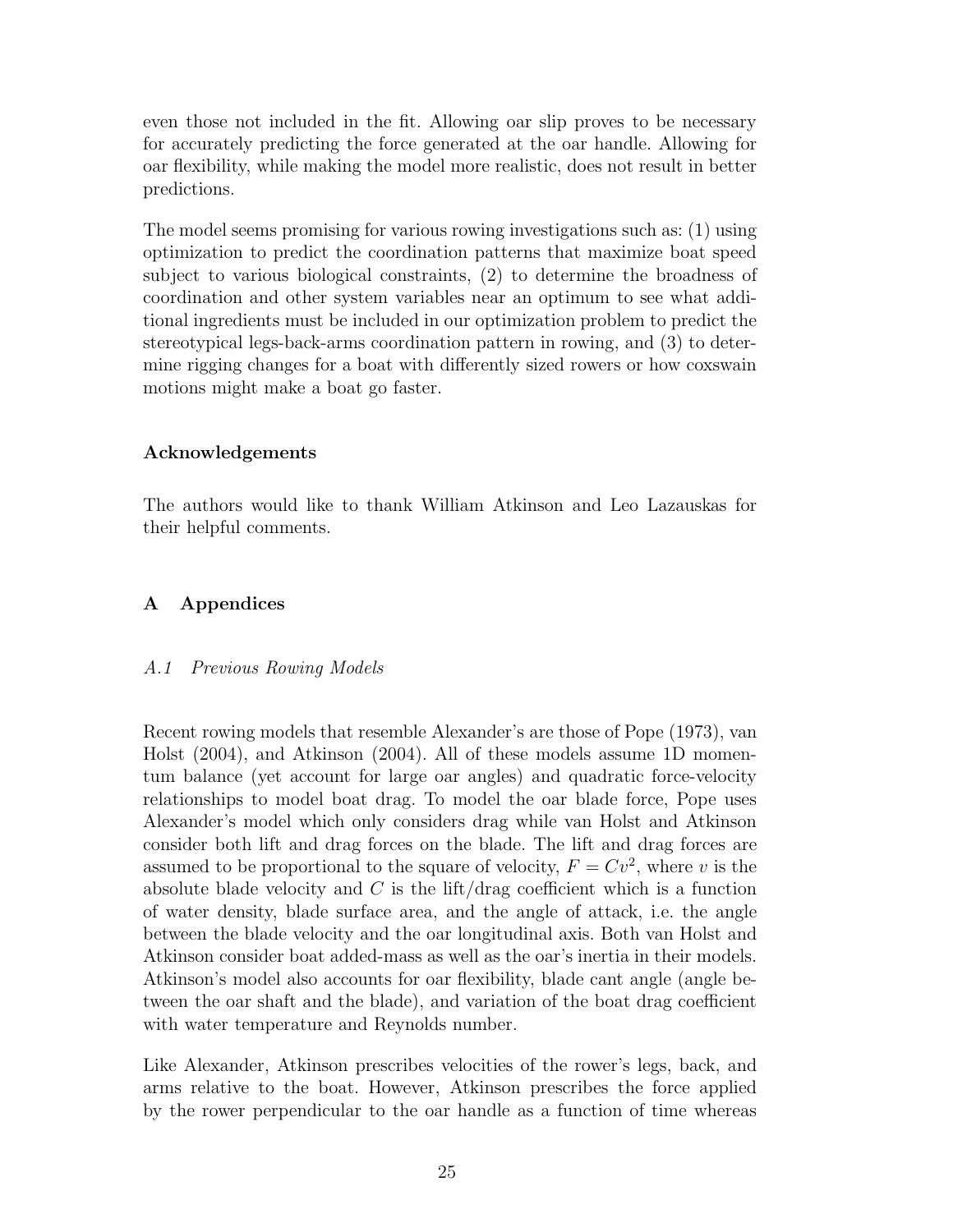Alexander prescribes oar angle. Because, ultimately, both force and kinematic data are used in model fits, the difference between kinematic control (Alexander) and force control (Atkinson) is a matter of researcher taste, numerical convenience, and so on. In Pope's model, oar angular velocity and rower center of mass velocity relative to the boat are the dynamic degrees of freedom. Pope assumes that oar angular velocity is linearly proportional to the rower's center of mass velocity relative to the boat. He also assumes a constant instantaneous "propulsive efficiency" which he defines as the ratio of the rate at which "useful" work is done at the oar blade (the component of force at the oar blade in the direction of boat motion times boat velocity) to the power supplied by the rower at the oar handle. This second energetic assumption results in another kinematic coupling between oar angular velocity and rower velocity relative to the boat which then allows for the (numerical) solution of the boat's equation of motion. Van Holst prescribes both the component of the oar blade force in the direction of boat motion and the rower's center of mass position as functions of oar angle.

The above models are relatively simple and mechanically complete. Atkinson's and van Holst's models are more complex than the others in that they incorporate a slightly more complicated oar blade force law, requiring a look-up table or mathematical relationship to determine the lift and drag coefficients once the angle of attack has been calculated. These models require an iterative procedure to determine the oar angle once the blade force (in van Holst's model) or the force at the oar handle (in Atkinson's model) is specified. Also, in Atkinson's model, it is unknown whether oar flexibility, cant angle, and Reynolds number and temperature-dependent boat drag coefficient are necessary model ingredients. Although these models are mostly simple, none of them has been shown to accurately predict the forces and motions observed in actual rowing (with the exception of Atkinson who is able to accurately predict boat velocity). Alexander was presumably limited by the lack of data and computational power. Pope's model, while simple and easy to implement on a computer, is too simple to accurately model actual rowing. Instead of allowing his dynamic degrees of freedom (rower position relative to the boat and oar angle) to be freely selected, Pope assumes (but does not justify) a linear coupling between the two and provides another coupling based on his (flawed) measure of efficiency. Furthermore, due to his fixed duty cycle (ratio of the time when the oar is in the water to the period of the stroke), his model necessarily results in an (unrealistic) infinite acceleration and deceleration of the boat at the moments when the oar is inserted into and removed from the water, respectively. Atkinson's and van Holst's models, even with documented data to compare with, are limited in their predictive capabilities by the assumed forms of their dynamic degrees of freedom (force and rower velocity relative to the boat). Because no quantitative comparisons were made with measured variables (other than boat velocity in Atkinson's study), it is not known whether any of the assumptions used in the above models prevent the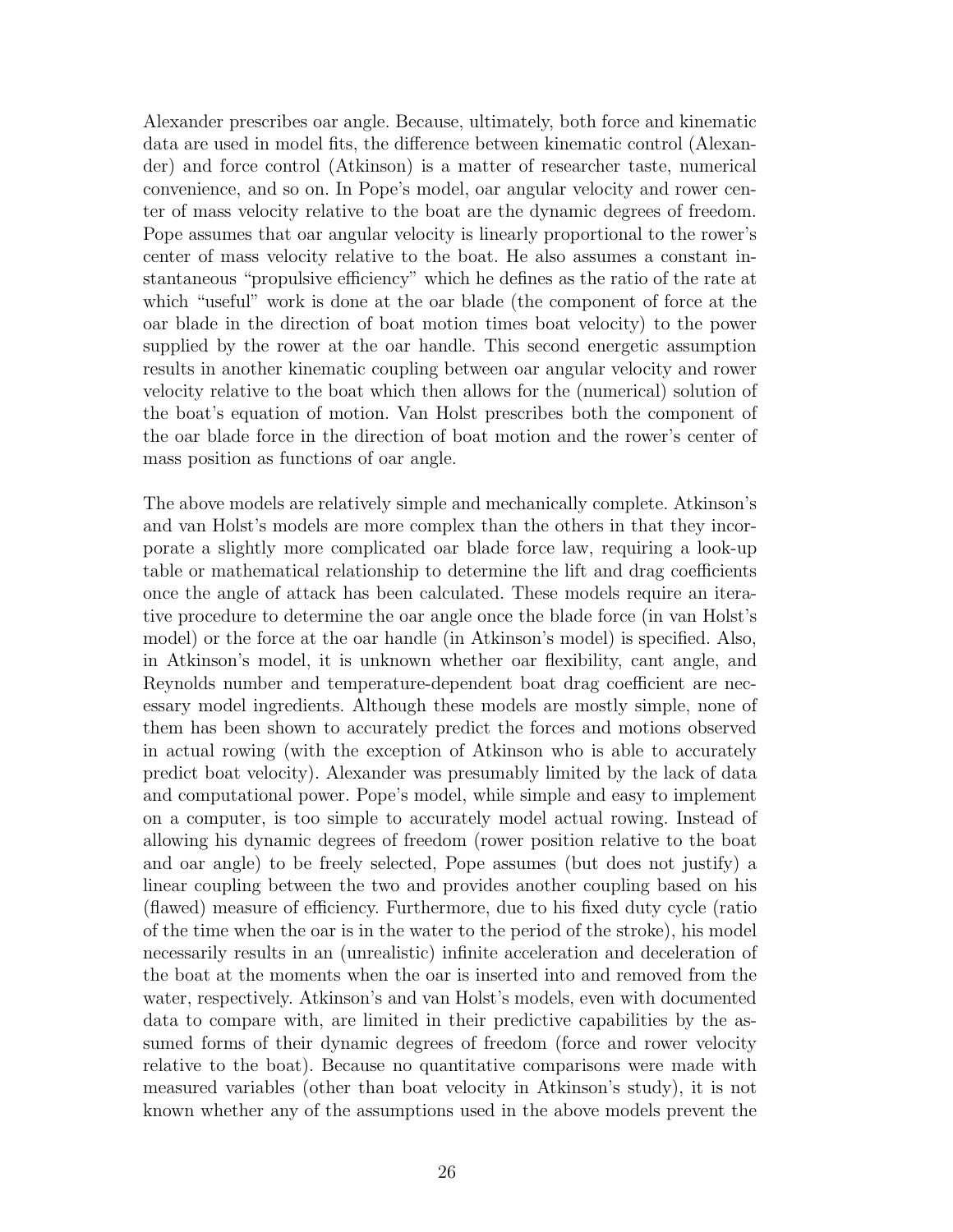models from accurately predicting the forces and motions experienced in an actual boat.

Our group at Cornell (Cardhana, Santos, Mukherjee, and Ruina (unpublished)) also posed several models in the spirit of Alexander's. However, until now, no results were objectively compared with on-water data, so no conclusions were reached about the veracity of the various assumptions.

Other simpler models posed by Sanderson & Martindale (1986), Millward (1987), Brearley & de Mestre (1996), Lazauskas (1997), and Simeoni et al. (2002) were developed to predict race times for various boat types. These models assume force and/or kinematic profiles that differ in many respects from those observed in real rowing. For example, Millward assumes that the force at the oarlock in the direction of boat motion has the shape of the square of a sine curve as a function of time and that this force acts for exactly half of the stroke period. None of these models is useful towards predicting forces and motions experienced during actual rowing. However, these models show that modelling the boat and rowers together as a single point mass can reasonably predict race times based on measured oar forces. That is, balancing average oar propulsive force with boat drag, based on average boat speed, gives reasonable predictions for average boat speed.

# A.2 Constructing the Body Position Splines

We construct a spline by first selecting a set of points  $(t_i, x_i)$  (where  $i =$  $1, \ldots, n+1$ , called knots, through which we want the curve,  $x(t)$ , to pass. For convenience, we space the knots evenly in time starting at  $t_1 = 0$  and ending at  $t_{n+1} = T$  where  $t_{i+1} = t_i + \Delta t = t_i + T/n$  for  $i = 1, \ldots, n$ . By spacing the knots evenly, our freedom in manipulating the spline is restricted to choosing only the knot ordinates,  $x_i$ , rather than both the ordinates,  $x_i$ , and the abscissae,  $t_i$ . We then construct a cubic function,  $y_i(t)$ , over each time interval  $[t_i, t_{i+1}]$ for  $i = 1, \ldots, n$ . The cubic functions are given by  $y_i(t) = A_i t^3 + B_i t^2 + C_i t + D_i$ where the constants  $A_i$ ,  $B_i$ ,  $C_i$ , and  $D_i$  are to be determined from the points  $(t_i, x_i)$  for  $i = 1, \ldots, n$ . Since each cubic,  $y_i(t)$ , is defined by 4 coefficients  $(A_i,$  $B_i, C_i, D_i$ , and there are *n* cubic functions, we must determine a total of An constants to completely define the spline which is a concatenation of the n cubics. The constants are determined by satisfying the following 4n conditions:

- Each cubic passes through its endpoints:  $y_i(t_i) = x_i$  and  $y_i(t_{i+1}) = x_{i+1}$  for  $i = 1, ..., n \Rightarrow 2n$  conditions.
- Adjacent cubics maintain continuity in their first and second derivatives at their points of intersection:  $\dot{y}_{i-1}(t_i) = \dot{y}_i(t_i)$  and  $\ddot{y}_{i-1}(t_i) = \ddot{y}_i(t_i)$  for  $i = 2, \ldots n \Rightarrow 2n - 2$  conditions.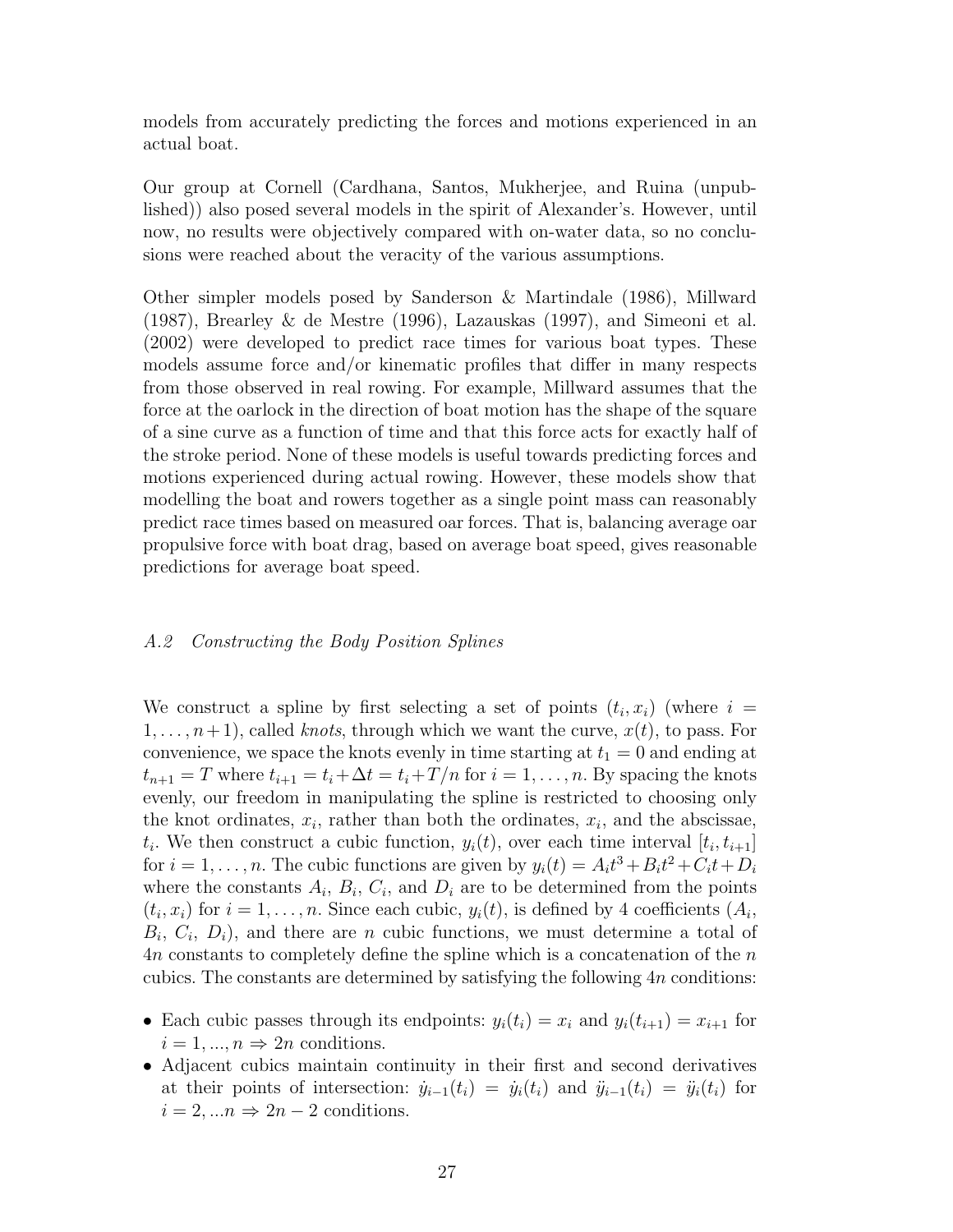• To enforce periodicity, the first and last cubics maintain continuity in their first and second derivatives at  $t = 0$  and  $t = T$ , respectively:  $\dot{y}_1(t_1) =$  $\dot{y}_n(t_{n+1}),$  and  $\ddot{y}_1(t_1) = \ddot{y}_n(t_{n+1}) \Rightarrow 2$  conditions.

The above 4n conditions result in a linear system of 4n equations with  $4n$ unknown spline coefficients which are found with a standard linear solver.

# A.3 Procedure for Determining the Recovery-to-Drive and Drive-to-Recovery Transition Times

We enforce the transition from recovery to drive (and vice versa) to occur when the slip velocity goes to zero (see Equation 16). The time when this transition occurs is calculated using an iterative procedure. Let  $\tau_i$  be the time when the sign of the slip velocity changes and let  $v_{\text{slip}_i}$  be the slip velocity at this time. Then, using  $(\tau_i, v_{\text{slip}_i})$  and the two integration times and slip velocities prior to the sign change  $((\tau_{i-1}, v_{\text{slip}_{i-1}})$  and  $(\tau_{i-2}, v_{\text{slip}_{i-2}})$ , we form a quadratic approximation of  $v_{\text{slip}}$  as a function of time:

$$
v_{\rm slip}(t) = at^2 + bt + c,\tag{A.1}
$$

where the constants  $a, b$ , and  $c$  are found by solving the following system of 3 equations in three unknowns:

$$
\begin{bmatrix}\n\tau_i^2 & \tau_i & 1 \\
\tau_{i-1}^2 & \tau_{i-1} & 1 \\
\tau_{i-2}^2 & \tau_{i-2} & 1\n\end{bmatrix}\n\begin{bmatrix}\na \\
b \\
c\n\end{bmatrix} =\n\begin{bmatrix}\nv_{\text{slip}_i} \\
v_{\text{slip}_{i-1}} \\
v_{\text{slip}_{i-2}}\n\end{bmatrix}
$$
\n(A.2)

We then find the time,  $\tau^*$ , when the minimum of this quadratic occurs (i.e. when  $dv_{\text{slip}}/dt = 0$ ) and is given by  $\tau^* = -b/2a$ . We then integrate one time step from  $\tau_{i-1}$  to  $\tau^*$ . If the slip velocity at  $t = \tau^*$  has a magnitude that is less than the integration tolerance we then take  $\tau^*$  as the transition time. Otherwise, we form successive quadratic approximations of  $v_{\rm slip}$  as above, each time replacing the point with the largest slip velocity magnitude with the newest point, until the newest slip velocity is less than the integration tolerance.

# A.4 Procedure for Finding a Periodic Motion

We find the steady state of the rower-boat-oars system for given coordination splines using an iterative process. Because periodicity only depends on the choice of initial boat velocity, the process of finding a periodic motion is simply a one-dimensional root find. The function whose root we seek,  $g$ , is the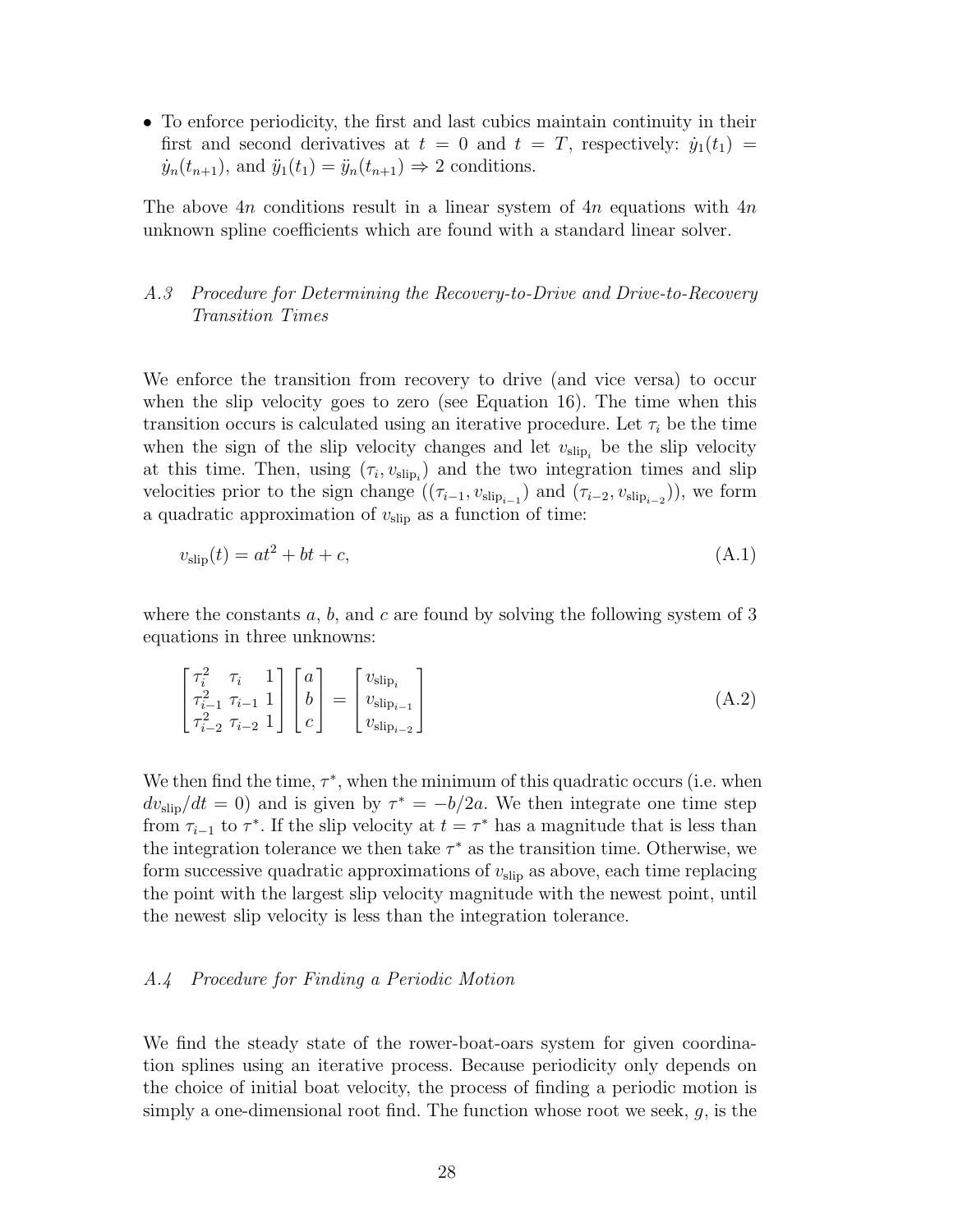difference between the initial and final boat velocities over a stroke. That is, we seek the value of v which makes  $g(v) = V - v = 0$  where  $v = v<sub>b</sub>(0)$  is the boat velocity at  $t = 0$  and  $V = v<sub>b</sub>(T)$  is the boat velocity at  $t = T$ . The root finding is carried out using a secant method. Starting with an initial boat velocity,  $v_1$ , we integrate for two consecutive strokes. The initial boat velocity used for the second stroke,  $v_2$ , is the boat velocity at  $t = T$  for the first stroke (i.e.  $v_2 = V_1$ ). If  $|g_i| = |v_i - V_i|$  is less than the integration tolerance, we determine that steady state has been reached. If not, which is usually the case, we use the points  $(v_1, g_1)$  and  $(v_2, g_2)$  to construct a linear approximation of  $g(v)$ :

$$
g(v) = \frac{g_2 - g_1}{v_2 - v_1}(v - v_2) + g_2.
$$
\n(A.3)

The next guess to the initial boat velocity is then found by determining the root of the linear approximation given by

$$
v_3 = v_2 - g_2 \frac{g_2 - g_1}{v_2 - v_1}.
$$
\n(A.4)

We then check the value of  $|g_3| = |v_3 - V_3|$  to determine whether steady state has been reached. If not, further linear approximations of g are formed until  $|g_i|$  is less than the integration tolerance. The procedure normally requires 5 or 6 iterations to make  $|g_i| < 10^{-6}$ . A numerically slower method would be to integrate forward in time over many strokes until steady-state is accuratelyenough reached.

# A.5 Measurement Techniques and Data Analysis

A radio telemetry system was used for data acquisition. The system had 12 bit resolution, 32 channels, and the sampling frequency was 51.9 Hz. The data was telemetered from the rowing boat to the motor-boat, where it was collected in real time using a notebook PC (Compaq N800w).

The oar angles in horizontal and vertical planes were measured using servo potentiometers (Bourns 6538, linearity 1%) connected with a light arm and bracket to the oar shaft (Kleshnev, 1999). Force applied to the oar handle was defined by means of measurement of the oar shaft deflection using removable strain-gauges connected in a Wheatstone bridge (Vishay Micro-Measurements 250BB, accuracy  $\pm 0.5\%$ ). Each oar was calibrated with a force applied 0.06 m from the handle top for sculling and 0.15 m for sweep rowing. Boat velocity was measured using a micro-impeller (Nielsen-Kellerman Co.). Seat position was measured using a multi-turn potentiometer (Bourns 3540, linearity 0.25%)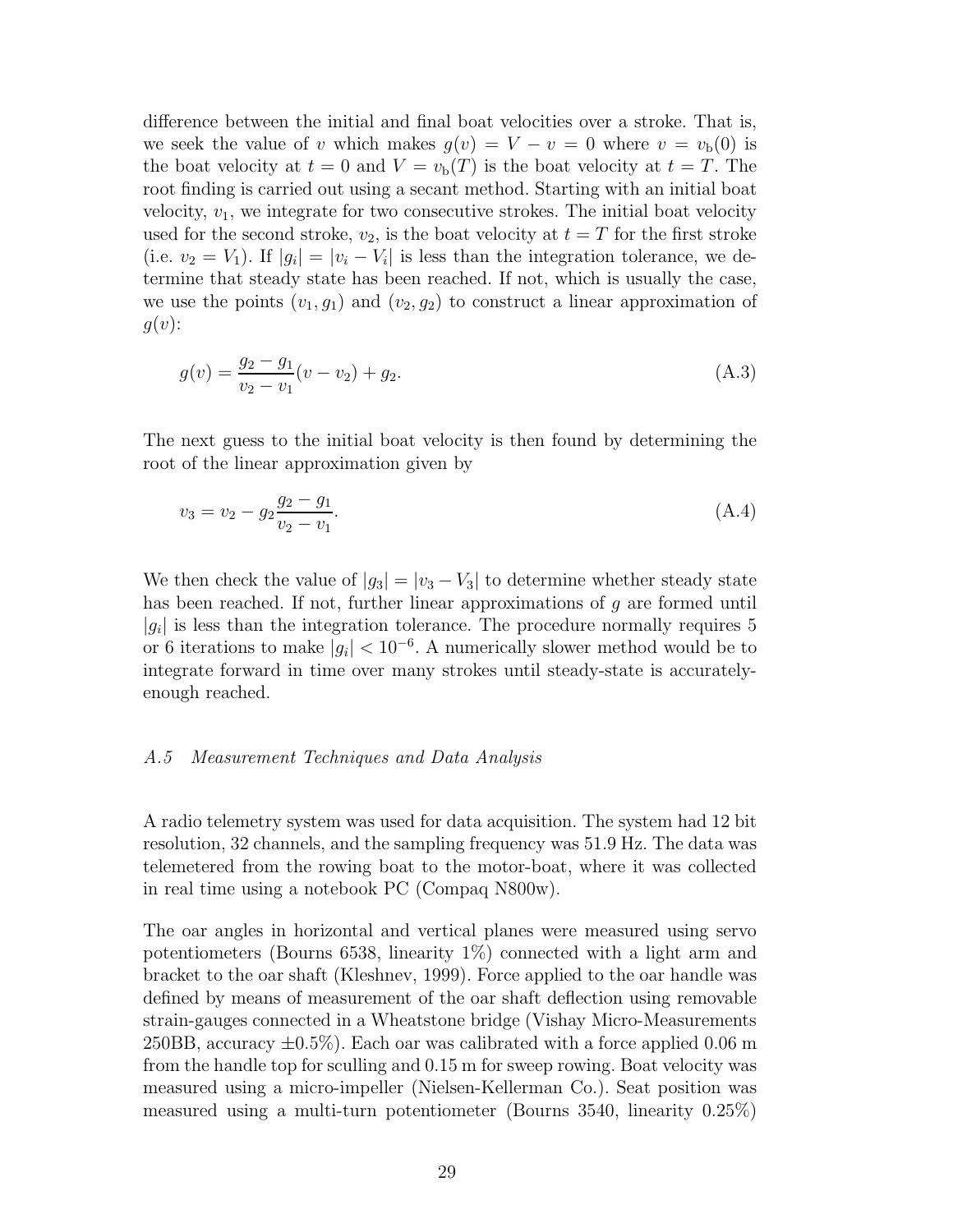

Fig. A.1. Shown is a sketch of the setup used to collect seat slide and back position data. In the case of fours, back position data was not collected due to the difficulty in setting up the equipment.

connected to the seat with low stretchable fishing line. The position of the top of the trunk was measured using the same potentiometer as for the seat position (Kleshnev, 2000). The device was attached to the boat deck and the fishing line went through a pulley mounted on a mast and attached to the trunk at the level of the joint Sternum and Clavicle (C7). See Fig. A.1 for a schematic of the setup used to measure seat and trunk position. Note that trunk position was not measured for fours due to the difficulty in connecting the fishing line to the middle rowers. The total masses of the data acquisition system including sensors, cables, and electronics were 3.9 and 6 kg for singles and fours, respectively.

The average stroke period and its standard deviation are calculated over several cycles in the sample. Cycles deviating from the average by more than three standard deviations (plus or minus) are excluded. After the filtering described above, each cycle is normalized in time, i.e. stretched or compressed to make each cycle time equal to the average cycle time. The moment when the right oar crossed zero angle value during recovery is chosen as the cycle start. Each cycle time is then divided into 50 equal time intervals. Values at the start of the cycle and at the end of these intervals are calculated from the raw data using cubic interpolation. These values are then averaged over the sample period. The amount of points per stroke cycle (50) was chosen as a compromise between data accuracy and volume.

# A.6 Quantification and Minimization of Difference Between Model and Data

Given model parameters we can solve the governing equations to a high numerical accuracy (say, 1 part in 10<sup>−</sup><sup>6</sup> ) for the prediction of all force and motion quantities. Similarly, we can imagine that we have precise data for the same quantities measured for a real boat with real people. The error in our pre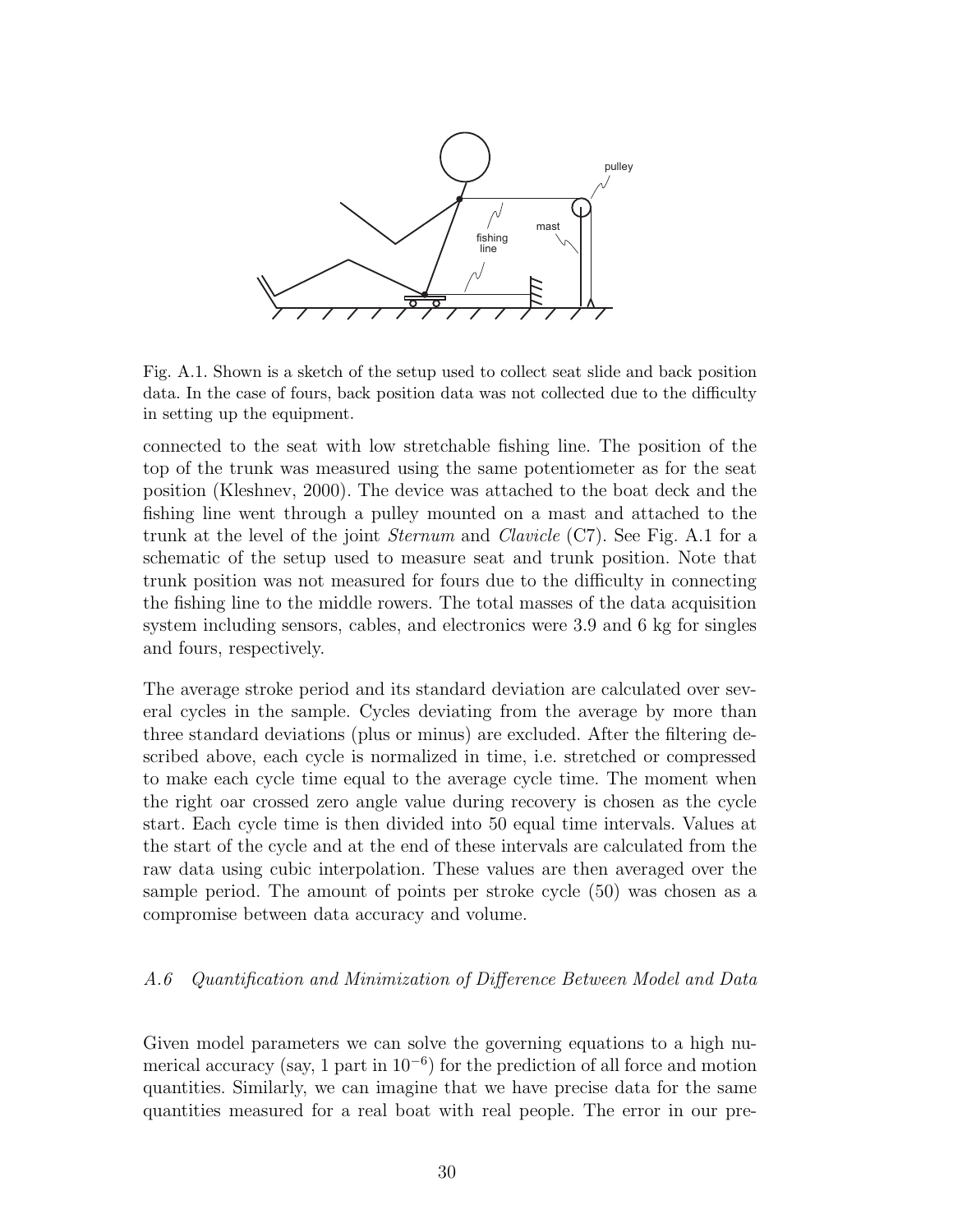diction of the forces and motions for given model values for the coordination pattern,  $\mathbf{u}(t)$ , can be quantified using the following function,  $J_0$ , describing the net error in the various curve predictions:

Measure of fit-error = 
$$
J_0[\mathbf{u}(t)] = \frac{\sum_{j=1}^{n_m} w_j E(Y_j)}{\sum_{j=1}^{n_m} w_j},
$$
 (A.5)

where

- $\mathbf{u}(t) = (\tilde{x}_{\text{B/F}}(t), \tilde{x}_{\text{S/B}}(t), \tilde{x}_{\text{H/S}}(t))$  is the list of body displacements as functions of time,
- $n_m$  is the number of measured variables to be fit,
- $Y_j[\mathbf{u}(t), t]$  is the *simulated* value of variable j and is a function of the coordination and (possibly) time,
- $\hat{Y}_j(t)$  is the *measured* value of variable j and is a function of time,
- $w_j$  are weights in the error assessment,
- $E(Y_j) = (1/T) \int_0^T (Y_j[\mathbf{u}(t), t] \hat{Y}_j(t))^2 / (Y_j^*)$  $(i_j^*)^2 dt$  is the weighted error contribution to  $J_0$  for the variable  $Y_j$ , and
- $Y_j^*$  $j^*$  is a characteristic value of variable j.

The integrals in  $J_0$  are commonly referred to as the " $L^2$ -norms" of the dimensionless residuals,  $(Y_j[\mathbf{u}(t), t] - \hat{Y}_j(t))/Y_j^*$ . We use the average boat velocity, peak oar handle force, and peak-to-peak amplitudes of seat slide, oar angle, and back position as the characteristic values,  $Y_i^*$  $\zeta_j^*$ . We also use equal weights,  $w_j = 1$  for all j, in the error assessment. Note that  $\sum E(Y_j) \approx 1$  if all errors are about as big as the curve magnitudes.

We cannot measure the forces and motions in a continuous manner and the governing equations cannot be solved exactly. Therefore, we can only obtain an approximation of  $J_0$  which we find by evaluating its discretized form in which the  $Y_i$  are determined by numerical integration of the equations of motion and in which the integrals become summations of the squares of the residuals over the discrete data points. The new objective function,  $J$ , is then:

$$
J_0(\mathbf{u}) \approx J(\mathbf{p}) = \frac{\sum_{j=1}^{n_m} w_j E(Y_j)}{N \sum_{j=1}^{n_m} w_j},
$$
\n(A.6)

where

- $\mathbf{p} = (p_1, \ldots, p_{3(n-1)+1})$  is the vector of spline knots defining the coordination and the oarlock fore-aft positioning,
- $N$  is the number of data points collected for each variable,
- $Y_{ij}$  is the *simulated* value of variable j at time step i,
- $\hat{Y}_{ij}$  is the *measured* value of variable j at time step i, and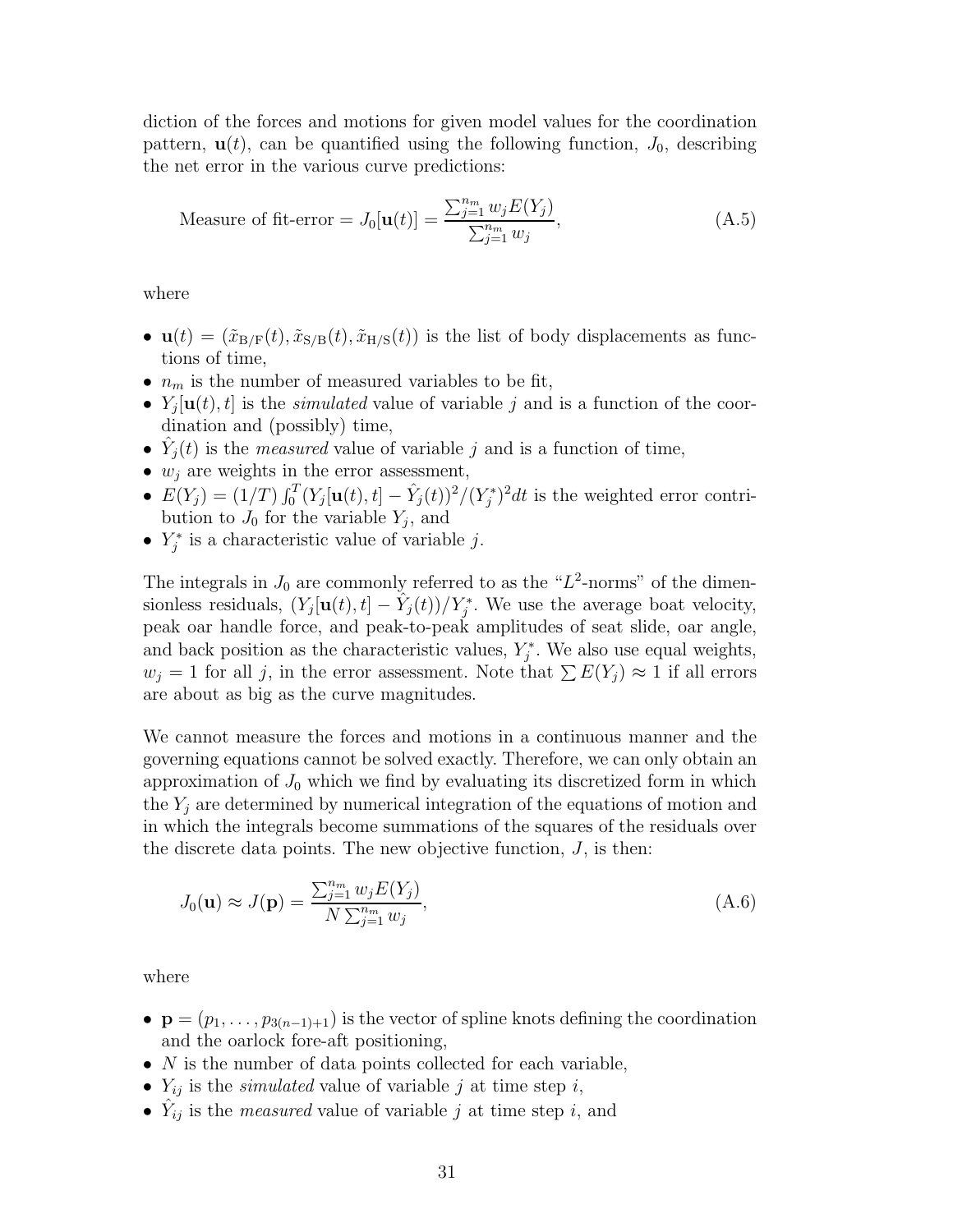•  $E(Y_j) = (1/N) \sum_{i=1}^{N} (Y_{ij}(\mathbf{p}) - \hat{Y}_{ij})^2 / (Y_j^*$  $(j^*)^2$  is the weighted error contribution to J for the variable  $Y_j$ .

The overall goal in choosing the form of  $J$  is to ensure that the computed error has the following invariance properties:

- (1) If the errors in each curve are the same (i.e.  $\sum E(Y_j)$  is the same for all j) then the value of  $J$  does not depend on how many variables we include in the fit  $(n_m)$ .
- (2) For each fitted variable,  $j$ , if the residuals are the same for each measurement  $(Y_{ij} - \hat{Y}_{ij}$  is the same for all i) then the value of J does not depend on how many data points we have  $(N)$ .
- (3) The value of J does not change if we scale the weights,  $w_j$ , by a constant.

Although  $3n+1$  parameters define the coordination and oarlock fore-aft position, we only have  $3(n-1)+1$  free parameters in the minimization procedure. The reason for this reduction from  $3n + 1$  to  $3(n - 1) + 1$  parameters is as follows. Since we do not have measurements of the initial leg and back position  $(x_{\rm B/F}(0)$  and  $x_{\rm S/B}(0)$ ) we fix these values to be constant, reducing the number of free parameters by 2. We obtain a further reduction by considering the equation defining the oar angle:

$$
s \sin \theta = d_{L/F} + x_{H/S}(t) - x_{S/B}(t) - x_{B/F}(t),
$$
  
=  $d_{L/F} + x_{H/S}(0) + \tilde{x}_{H/S}(t) - x_{S/B}(0) - \tilde{x}_{S/B}(t) - x_{B/F}(0) - \tilde{x}_{B/F}(t),$   
(A.7)

The values of  $x_{B/F}(0)$  and  $x_{S/B}(0)$  are now fixed but we still have  $d_{L/F}$  and  $x_{\text{H/S}}(0)$  as free parameters. However, we cannot choose these latter two parameters independently. That is, if we want the sum of these values to equal 1, there are an infinite number of choices of  $(d_{L/F}, x_{H/S}(0))$  pairs to make this happen. Therefore, we fix  $x_{H/S}(0)$  and allow  $d_{L/F}$  to be free (equivalently, we could fix  $d_{L/F}$  and let  $x_{H/S}(0)$  be free) giving us 1 less free parameter. Thus, we have  $3(n-1)$  parameters defining the body displacements (since the initial positions are now fixed) and 1 additional parameter defining the oarlock fore-aft positioning.

In Section 4.1, we penalize roughness in the coordination by minimizing  $J^*$ :

$$
J^*(\mathbf{p}) = (1 - \lambda)J(\mathbf{p}) + \lambda \int_0^T ([\ddot{x}_{B/F}(t)]^2 + [\ddot{x}_{S/B}(t)]^2) dt,
$$
 (A.8)

where  $\lambda = 5 \times 10^{-5}$  determines the relative weight between model error and coordination roughness.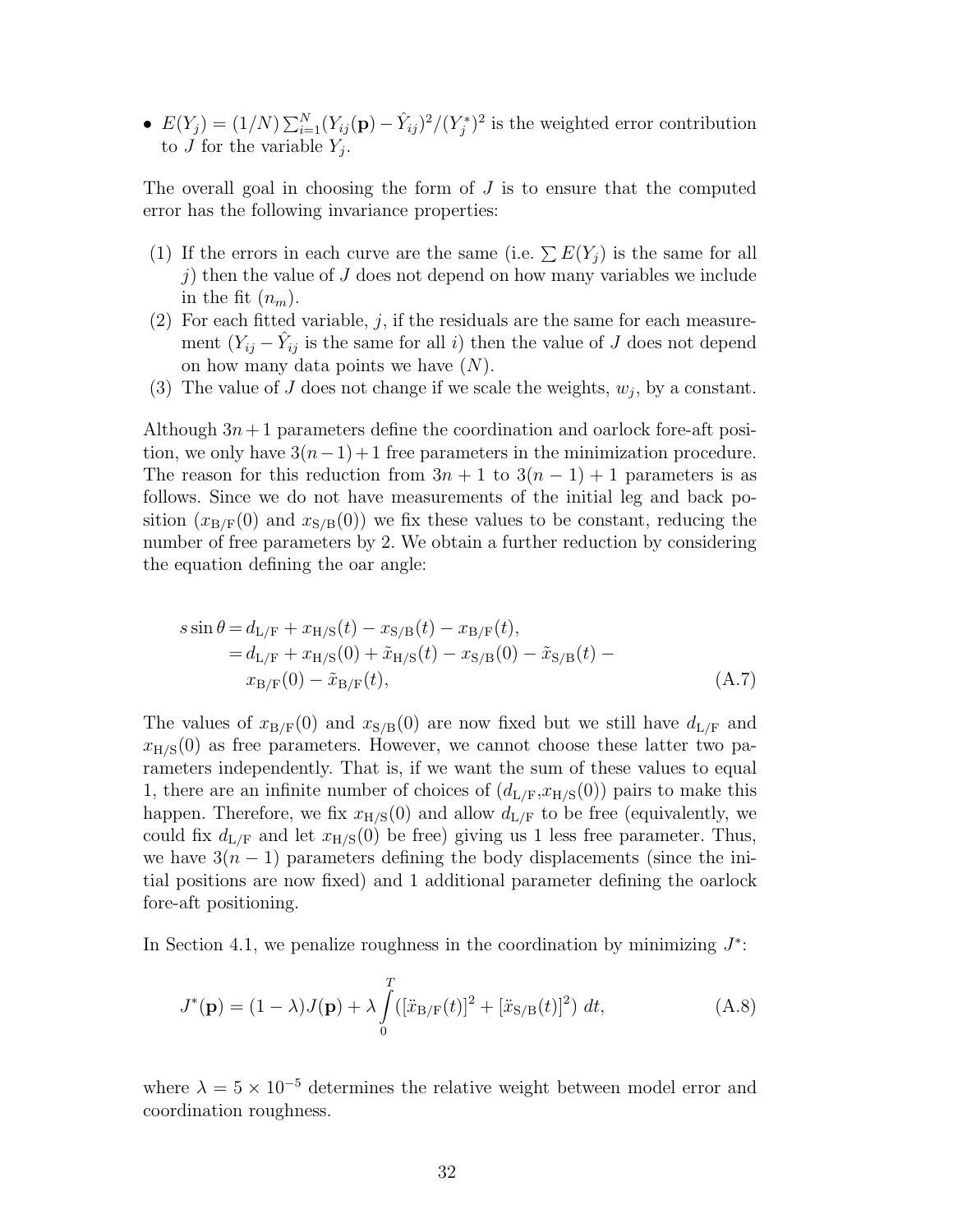Using the integration step size  $h = T/(2 \times N)$  and an arbitrary p, we are able to calculate  $J$  to within an absolute *numerical* error of  $10^{-8}$ . Because typical values of J are  $10^{-3}$ , J is calculated with a precision of about 1 part in  $10^{-5}$ .

We find the best fits to the data by searching for the set of parameters, **p**, that minimize J. The optimization problem is solved using a quasi-Newton method with a line search. Gradients of the objective function are computed using forward differencing with a step size of  $10^{-7}$  for all variables. A careful investigation of the accuracy of these gradient calculations show that this step size results in relative errors on the order of not more than 10<sup>-5</sup> for all derivatives. The Broyden-Fletcher-Goldfarb-Shanno (BFGS) update (outlined in Nocedal & Wright (1999)) is used to approximate the Hessian of the objective function and a quadratic-cubic polynomial line search (also outlined in Nocedal & Wright (1999)) is implemented to determine an appropriate step in the 'search direction', i.e. the vector given by the inverse (approximate) Hessian multiplied by the gradient of J. The minimization is terminated when the magnitude of the dot product of the gradient with the 'search direction' vector is less than  $50 \times 10^{-8}$ .

# A.7 How  $J_{\min}$  Varies with n

For each n (number of knots used to define the coordination splines) we find best fits to the data for fours and singles by picking the values of the knot ordinates describing the body displacement curves and the oarlock fore-aft positioning that minimize J. All other parameters are fixed to their values as given in Table 2.7. We fit for all of the data ( $n_m = 4$  for fours and  $n_m = 5$  for singles) and for only three of the measured variables for fours. We start with  $n = 3$  and increment n by 1 until we reach  $n = 10$  after which n is incremented by 2 until we reach  $n = 30$ . The initial seed for the  $n = 3$  case is randomly generated. Initial seeds for subsequent values of  $n$  are generated by interpolating the resulting coordination patterns from the previous minimization and using the resulting fore-aft oarlock positioning. Plots of the logarithm (base 10) of  $J_{\text{min}}$  versus n are shown in Fig. A.2 for both singles and fours using both models for the oar blade force. The fits naturally tend to get better as the parameterization grid is refined beyond  $n = 8$ . In the case when we only fit three of the measured variables for fours, the variables we fit are  $v_{\rm b}$ ,  $\theta$ , and  $x_{\rm B/F}$ . We notice in Fig. A.2 that the value of  $J_{\rm min}$  is smaller for  $n_m = 3$  than it is for  $n_m = 4$  for all n. We also notice in this case that  $J_{\text{min}}$  decreases more rapidly as *n* is increased. When  $n_m = 3$  and we choose  $n = 50$  we should be able to obtain exact fits to the data since there are 50 data points for each measured variable. This case is not shown in the plot but we obtain an objective function value of  $1.62 \times 10^{-5}$ . The fact that we do not obtain zero in this case (to within the accuracy of the calculation of  $J$ ) is due to the imperfect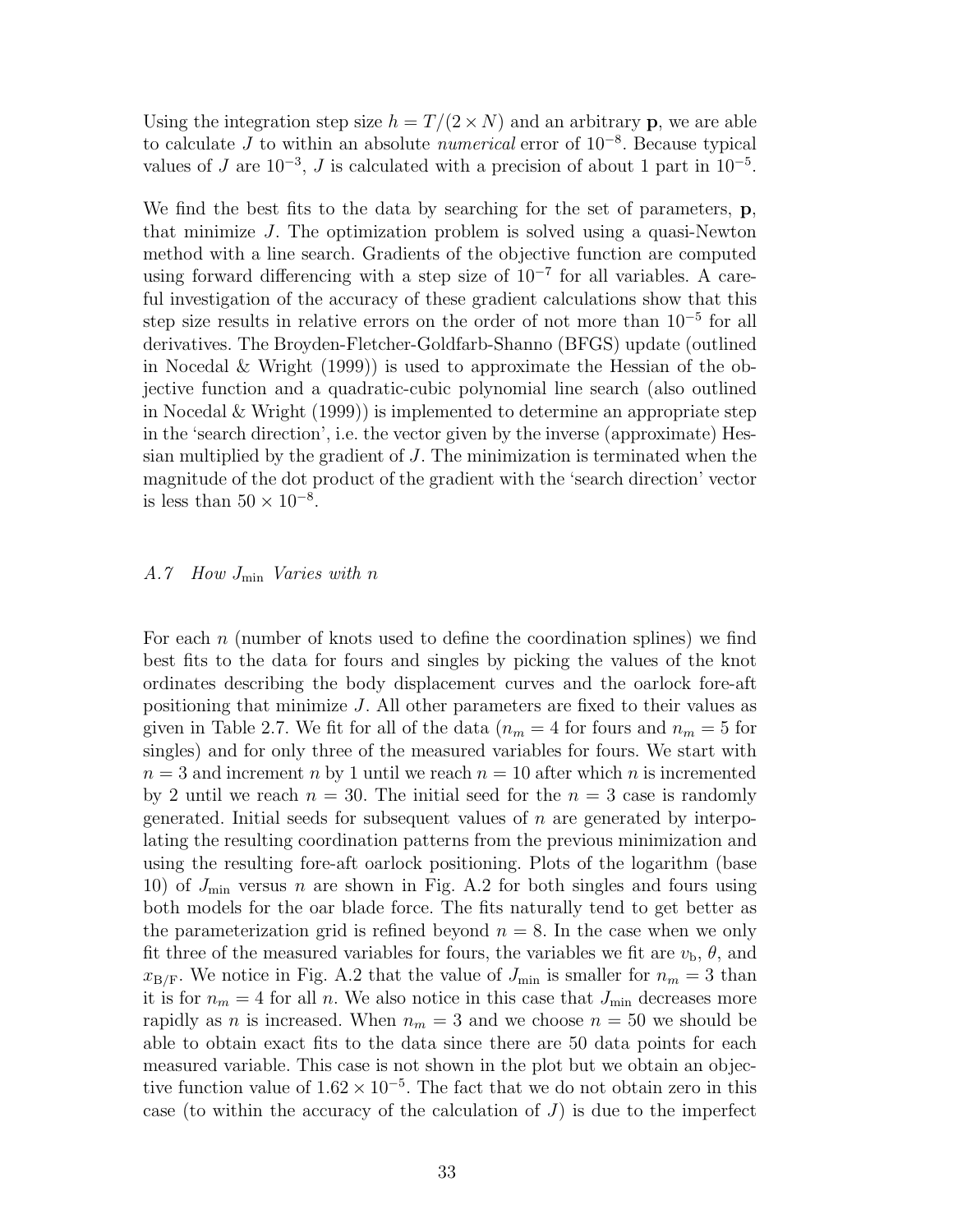convergence of the curve-fit optimization.

In the plot of  $J_{\min}$  versus n using Model 1, it appears that  $J_{\min}$  begins to level off at about  $n = 16$ . So we use 16 parameters to define each coordination spline for all subsequent investigations.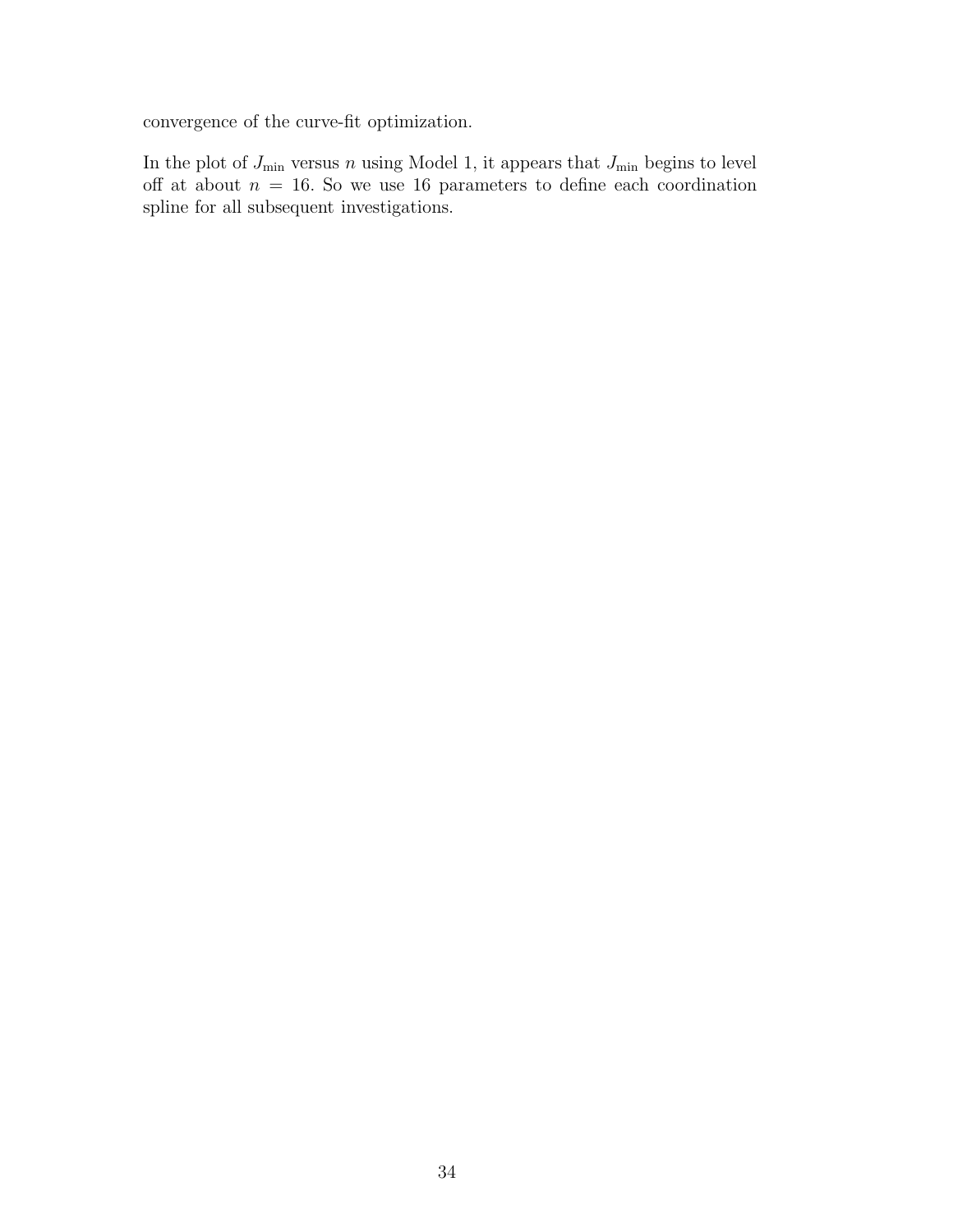

Fig. A.2. Plots of  $J_{\text{min}}$  versus the number of knots used in each body position curve using (a) Model 1 and (b) Model 2 for the oar blade force. Here, we are fitting all of the measured variables.

# References

- Alexander, F. H. (1925). The theory of rowing. *Proceedings of the University* of Durham Philosophical Society, (pp. 160–179).
- Atkinson, W. (2004). Rowing computer research. Retrieved Feb. 1, 2005 from the World Wide Web: http://www.atkinsopht.com/row/rowrpage.htm .
- Brearley, M. N., & de Mestre, N. J. (1996). Modeling the rowing stroke and increasing its efficiency. In Proceedings of the 3rd Conference on Maths and Computers in Sport, (pp. 35–46). Bond University.
- Brearley, M. N., & de Mestre, N. J. (1998). The effect of oar flexing on rowing performance. In Proceedings of the 4th Conference on Maths and Computers in Sport, (pp. 21–32). Bond University.
- Cabrera, D. S. (2005). Investigations of Rowing Mechanics. PhD Thesis. Cornell University.
- Fox, R. W., & McDonald, A. T. (1992). Introduction to Fluid Mechanics,